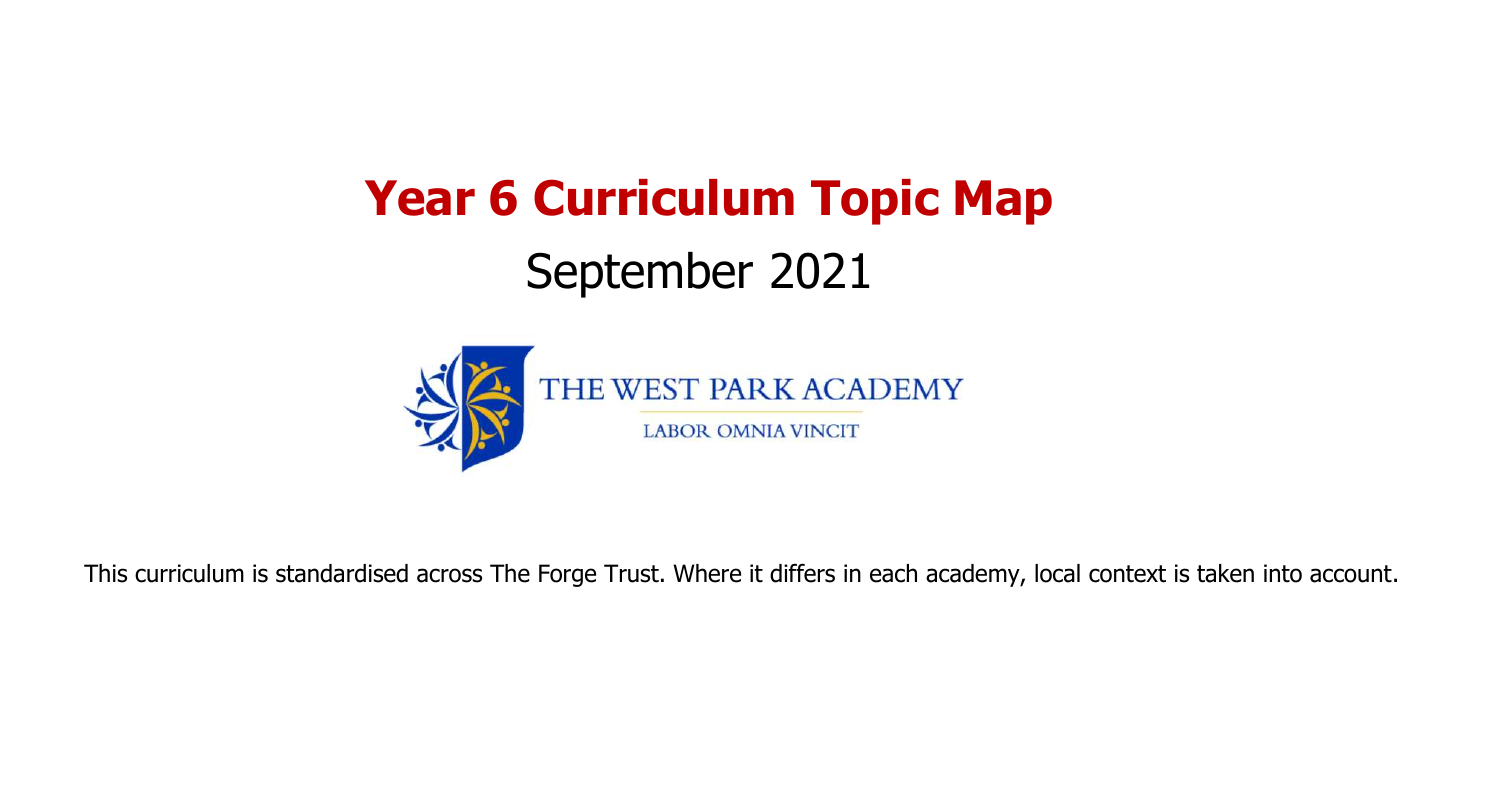

|                                                    |                                  |                                                                                                                                                                                                   |        | <b>Autumn 1</b> |        |                                                                                                                                                                                                                                                                                                                                                              |        |                           |                                                                                                                                                                                                                                                                                                                                                                                                                                                                                                       |        | <b>Autumn 2</b> |        |        |        |
|----------------------------------------------------|----------------------------------|---------------------------------------------------------------------------------------------------------------------------------------------------------------------------------------------------|--------|-----------------|--------|--------------------------------------------------------------------------------------------------------------------------------------------------------------------------------------------------------------------------------------------------------------------------------------------------------------------------------------------------------------|--------|---------------------------|-------------------------------------------------------------------------------------------------------------------------------------------------------------------------------------------------------------------------------------------------------------------------------------------------------------------------------------------------------------------------------------------------------------------------------------------------------------------------------------------------------|--------|-----------------|--------|--------|--------|
|                                                    | Week 1                           | Week 2                                                                                                                                                                                            | Week 3 | Week 4          | Week 5 | Week 6                                                                                                                                                                                                                                                                                                                                                       | Week 7 | Week 1                    | Week 2                                                                                                                                                                                                                                                                                                                                                                                                                                                                                                | Week 3 | Week 4          | Week 5 | Week 6 | Week 7 |
| <b>Curriculum</b><br>Drivers/<br><b>Enrichment</b> |                                  | Visitor - Local Vicar. Link to RE unit of work (Week 4-7)<br>communities to have the right to a standard of living adequate for health.                                                           |        |                 |        | Aspiration: Discussion around what motivates companies to support the sector. Explore the rewards and challenges.<br><b>Cultural diversity:</b> Discuss the range of countries from which we get Fairtrade products and exploring how we are<br>dependent on other countries for food. Explore the UN convention on Human Rights and how fair trade supports |        |                           | Visit to Lincoln Castle to see the Magna Carta = booked 12.11.20<br><b>Aspiration:</b> Trip to Lincoln Castle to see the Magna Carta. Discussion around how the Magna Carta meant the King no<br>longer had absolute power. Compare and discuss the different views of Victorian Britain.<br><b>Cultural diversity:</b> Comparing the different views of Victorian Britain. Discuss why many people wanted changes to<br>elections in Victorian Britain. Discuss the importance of the secret ballot. |        |                 |        |        |        |
| <b>PE</b>                                          | <u><b>Unit 1 - Cognitive</b></u> | different game situations as they develop.<br>will increase chances of success and I can develop methods to outwit opponents.<br>can use my awareness of space and others to make good decisions. |        |                 |        | I can review, analyse and evaluate my own and others' strengths and weaknesses and I can read and react to<br>I have a clear idea of how to develop my own and others' work. I can recognise and suggest patterns of play which<br>I can understand ways (criteria) to judge performance and I can identify specific parts to continue to work upon. I       |        | <u> Unit 2 – Creative</u> | I can effectively disguise what I am about to do next. I can use variety and creativity to engage an audience.<br>I can respond imaginatively to different situations, adapting and adjusting my skills, movements or tactics so<br>they are different from or in contrast to others.<br>I can link actions and develop sequences of movements that express my own ideas. I can change tactics, rules<br>or tasks to make activities more fun or challenging.                                         |        |                 |        |        |        |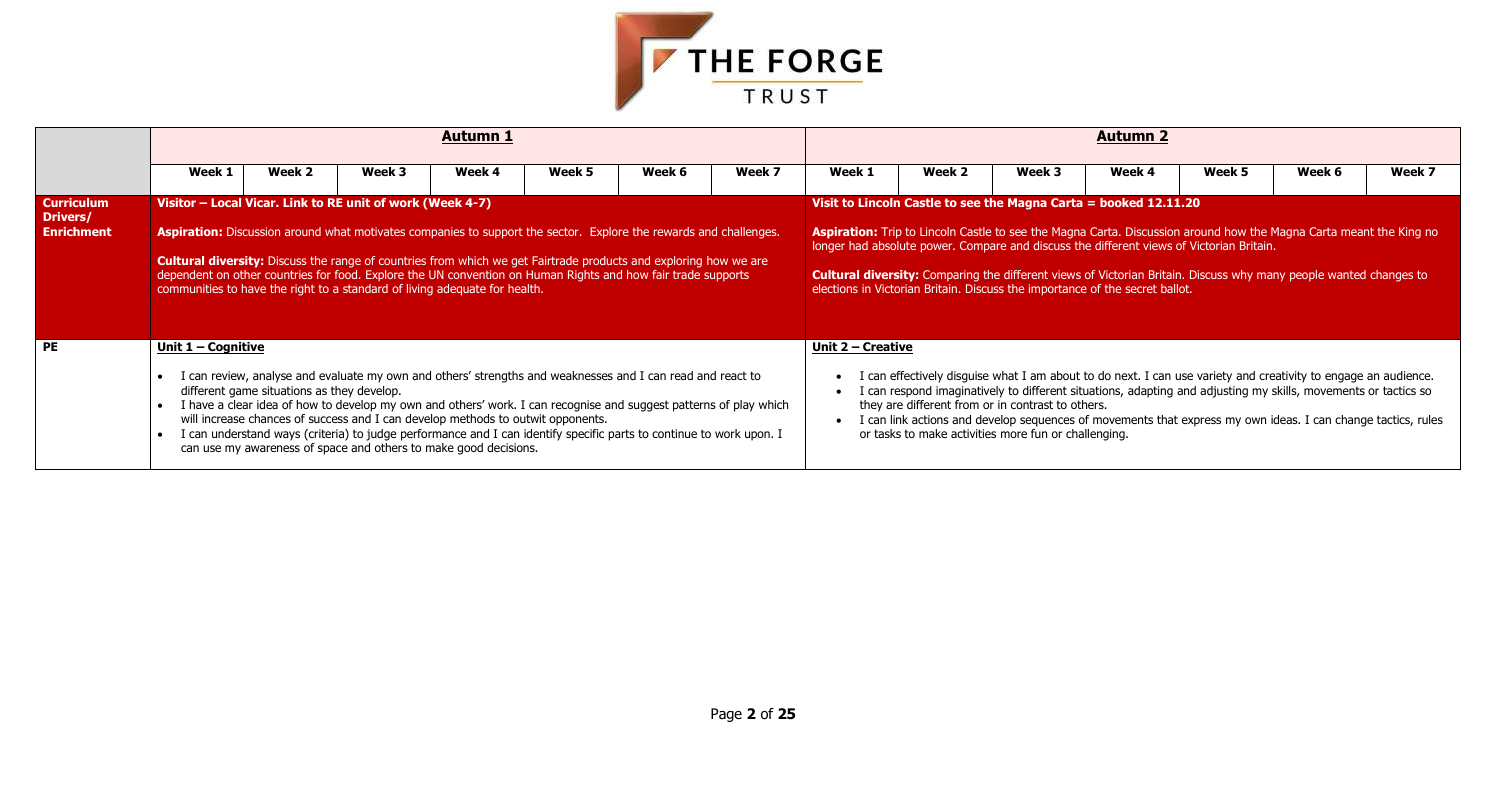

|                |                                                                                                           |                                                                    |        | <b>Autumn 1</b> |                                                                                                                                                                                                                                                                                                                                                                                         |                                                                                                                                                                                                                          |                                                                                                                                                                                                                                                                                                                                                                                                                                                                                          |                                                                                                      |                                                                                    |        | <b>Autumn 2</b> |        |                                                                                                                                                                                                                                                                                                                                                                                                                                                                                              |        |
|----------------|-----------------------------------------------------------------------------------------------------------|--------------------------------------------------------------------|--------|-----------------|-----------------------------------------------------------------------------------------------------------------------------------------------------------------------------------------------------------------------------------------------------------------------------------------------------------------------------------------------------------------------------------------|--------------------------------------------------------------------------------------------------------------------------------------------------------------------------------------------------------------------------|------------------------------------------------------------------------------------------------------------------------------------------------------------------------------------------------------------------------------------------------------------------------------------------------------------------------------------------------------------------------------------------------------------------------------------------------------------------------------------------|------------------------------------------------------------------------------------------------------|------------------------------------------------------------------------------------|--------|-----------------|--------|----------------------------------------------------------------------------------------------------------------------------------------------------------------------------------------------------------------------------------------------------------------------------------------------------------------------------------------------------------------------------------------------------------------------------------------------------------------------------------------------|--------|
|                | Week                                                                                                      | Week 2                                                             | Week 3 | Week 4          | Week 5                                                                                                                                                                                                                                                                                                                                                                                  | Week 6                                                                                                                                                                                                                   | Week 7                                                                                                                                                                                                                                                                                                                                                                                                                                                                                   | Week 1                                                                                               | Week 2                                                                             | Week 3 | Week 4          | Week 5 | Week 6                                                                                                                                                                                                                                                                                                                                                                                                                                                                                       | Week 7 |
| <b>Science</b> | <b>Animals including Humans</b><br>vessels and blood<br><b>Working Scientifically</b><br>where necessary; | readings when appropriate;<br>scatter graphs, bar and line graphs; |        |                 | Recognise the impact of diet, exercise, drugs and lifestyle on the way their bodies function<br>Describe the ways in which nutrients and water are transported within animals, including humans.<br>Using test results to make predictions to set up further comparative and fair tests;<br>Identifying scientific evidence that has been used to support or refute ideas or arguments. | Reporting and presenting findings from enquiries, including conclusions, causal relationships and explanations of<br>and degree of trust in results, in oral and written forms such as displays and other presentations; | Identify and name the main parts of the human circulatory system, and describe the functions of the heart, blood<br>Planning different types of scientific enquiries to answer questions, including recognising and controlling variables<br>Taking measurements, using a range of scientific equipment, with increasing accuracy and precision, taking repeat<br>Recording data and results of increasing complexity using scientific diagrams and labels, classification keys, tables, | <b>Evolution and Inheritance</b><br>their parents;<br>to evolution.<br><b>Working Scientifically</b> | inhabited the Earth millions of years ago;<br>scatter graphs, bar and line graphs. |        |                 |        | Recognise that living things have changed over time and that fossils provide information about living things that<br>Recognise that living things produce offspring of the same kind, but normally offspring vary and are not identical to<br>Identify how animals and plants are adapted to suit their environment in different ways and that adaptation may lead<br>Recording data and results of increasing complexity using scientific diagrams and labels, classification keys, tables, |        |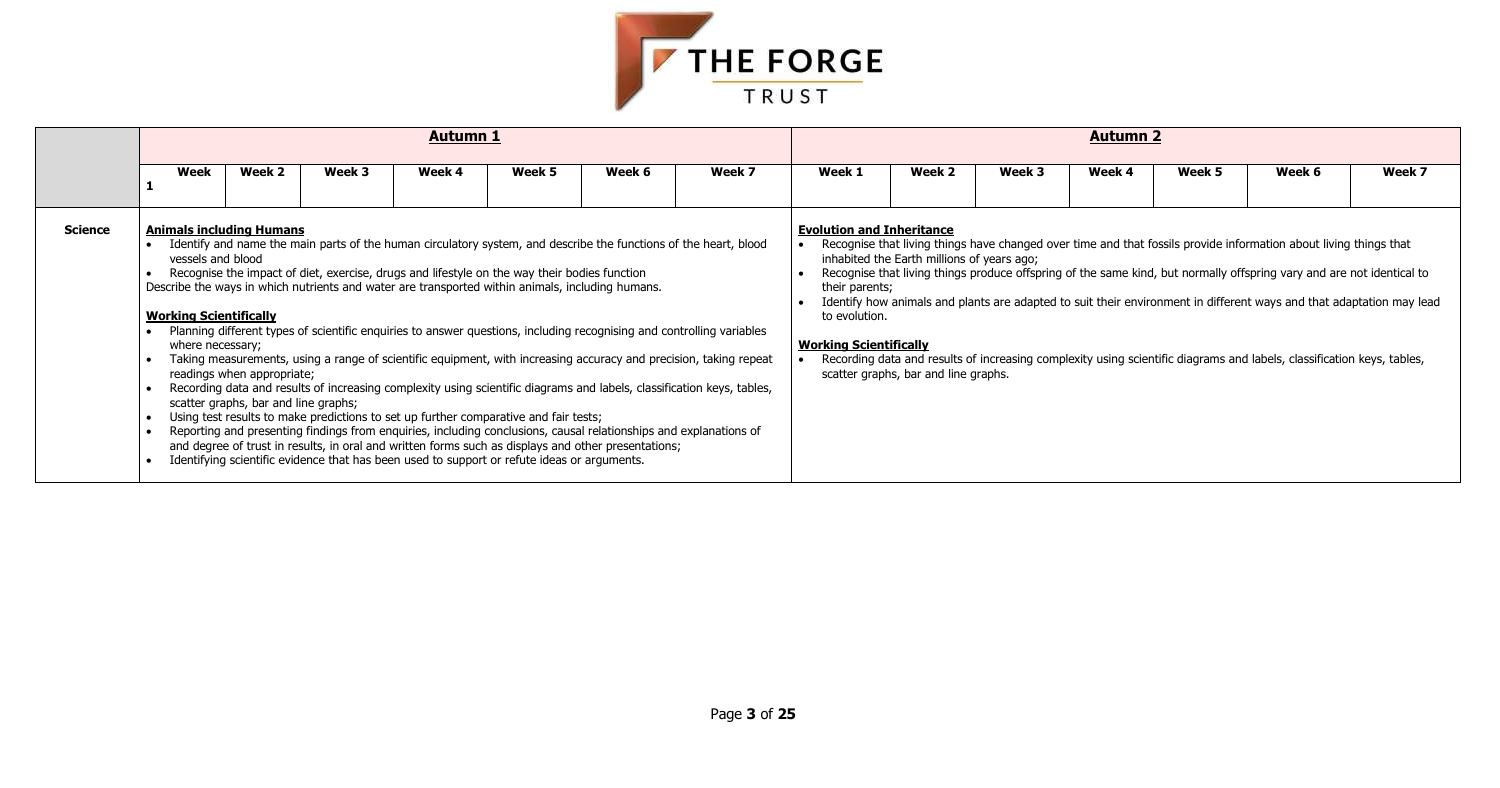

|              |        |        |        | <b>Autumn 1</b>                                                                                                  |                                                                   |                                                                                                                                                                                                                                                                                                                                                                                                                                                         |        |                                                                |                                                                                                                                                                                                                                                                                                                                                                                                                                       |        | <b>Autumn 2</b>                                                                                                                      |        |        |        |
|--------------|--------|--------|--------|------------------------------------------------------------------------------------------------------------------|-------------------------------------------------------------------|---------------------------------------------------------------------------------------------------------------------------------------------------------------------------------------------------------------------------------------------------------------------------------------------------------------------------------------------------------------------------------------------------------------------------------------------------------|--------|----------------------------------------------------------------|---------------------------------------------------------------------------------------------------------------------------------------------------------------------------------------------------------------------------------------------------------------------------------------------------------------------------------------------------------------------------------------------------------------------------------------|--------|--------------------------------------------------------------------------------------------------------------------------------------|--------|--------|--------|
|              | Week 1 | Week 2 | Week 3 | Week 4                                                                                                           | Week 5                                                            | Week 6                                                                                                                                                                                                                                                                                                                                                                                                                                                  | Week 7 | Week 1                                                         | Week 2                                                                                                                                                                                                                                                                                                                                                                                                                                | Week 3 | Week 4                                                                                                                               | Week 5 | Week 6 | Week 7 |
| Art & Design |        |        |        | Da Vinci to Lowry (Representing people in art)<br>Aims:<br>experiences;<br>craft and design.<br>Subject content: | craft and design techniques;<br>them to review and revisit ideas; | Produce creative work, exploring their ideas and recording their<br>Become proficient in drawing, painting, sculpture and other art,<br>Evaluate and analyse creative works using the language of art,<br>To create sketch books to record their observations and use<br>To improve their mastery of art and design techniques,<br>including drawing, painting and sculpture with a range of<br>materials [for example, pencil, charcoal, paint, clay]. |        | Aims:<br>experiences;<br>craft and design.<br>Subject content: | <b>Victorian Silhouettes (Queen Victoria)</b><br>craft and design techniques;<br>Evaluate and analyse creative works using the language of art,<br>To create sketch books to record their observations and use<br>them to review and revisit ideas;<br>To improve their mastery of art and design techniques,<br>including drawing, painting and sculpture with a range of<br>materials [for example, pencil, charcoal, paint, clay]. |        | Produce creative work, exploring their ideas and recording their<br>Become proficient in drawing, painting, sculpture and other art, |        |        |        |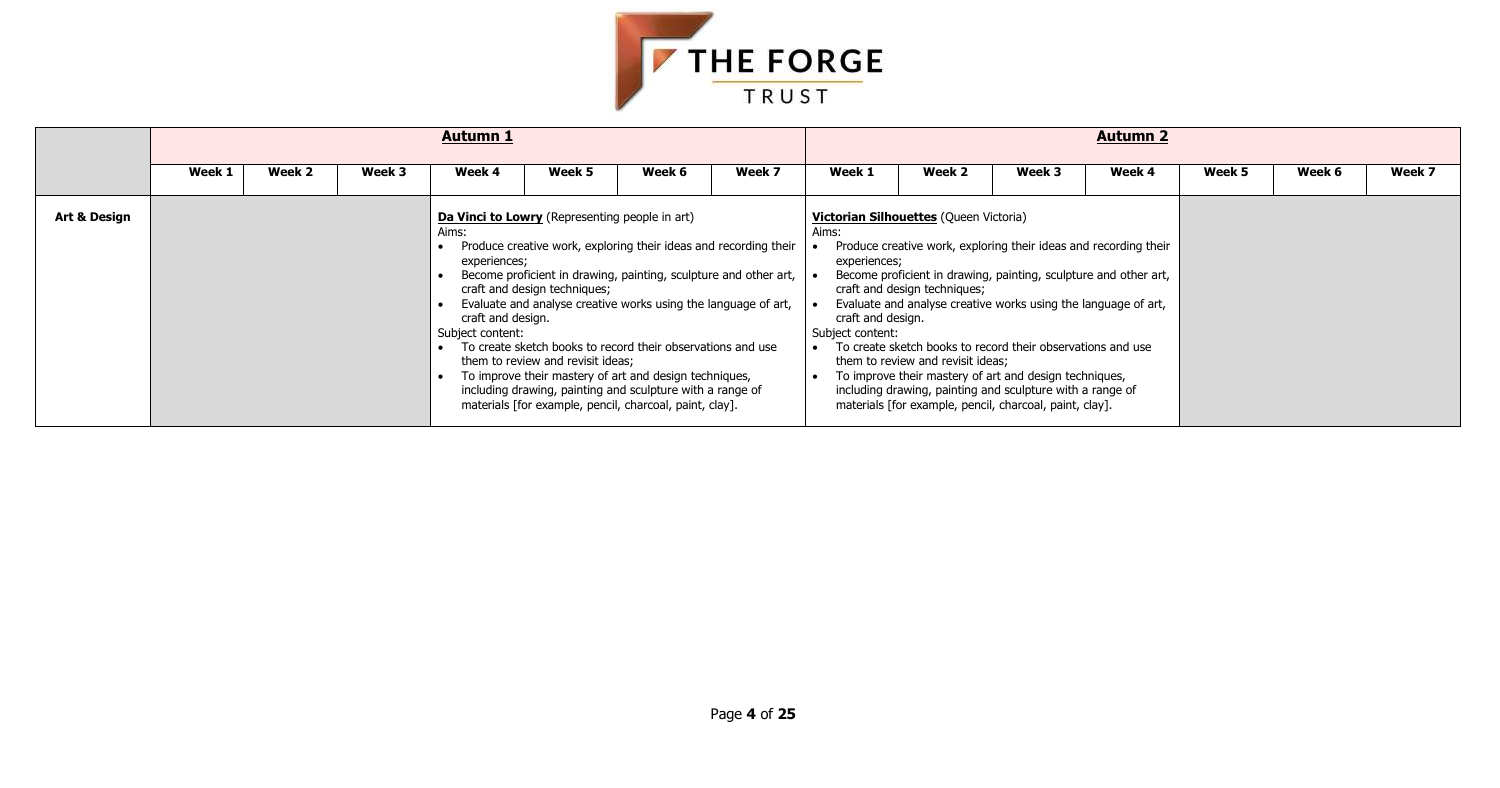

|           |                                                                                                                                                                                                                                                                                                                                                |                                                                                                                                                                                                                                                                                                                                                                                                                                                                                                                                                                                                                                                                                                                                                                                                                                                                                                                                                                                                       | <b>Autumn 1</b>                                                                                                                             |        |        |        |        |        |        |        |        | <b>Autumn 2</b>                                                                                                                                                                                                                                                                                                                                                                                      |                                                                                                                                                                                                                                                                                                                                                                                                                                                                                                                                                                                                                                                                                                                                                                                                                                                                                                                                                                                                                                   |        |
|-----------|------------------------------------------------------------------------------------------------------------------------------------------------------------------------------------------------------------------------------------------------------------------------------------------------------------------------------------------------|-------------------------------------------------------------------------------------------------------------------------------------------------------------------------------------------------------------------------------------------------------------------------------------------------------------------------------------------------------------------------------------------------------------------------------------------------------------------------------------------------------------------------------------------------------------------------------------------------------------------------------------------------------------------------------------------------------------------------------------------------------------------------------------------------------------------------------------------------------------------------------------------------------------------------------------------------------------------------------------------------------|---------------------------------------------------------------------------------------------------------------------------------------------|--------|--------|--------|--------|--------|--------|--------|--------|------------------------------------------------------------------------------------------------------------------------------------------------------------------------------------------------------------------------------------------------------------------------------------------------------------------------------------------------------------------------------------------------------|-----------------------------------------------------------------------------------------------------------------------------------------------------------------------------------------------------------------------------------------------------------------------------------------------------------------------------------------------------------------------------------------------------------------------------------------------------------------------------------------------------------------------------------------------------------------------------------------------------------------------------------------------------------------------------------------------------------------------------------------------------------------------------------------------------------------------------------------------------------------------------------------------------------------------------------------------------------------------------------------------------------------------------------|--------|
|           | Week 1                                                                                                                                                                                                                                                                                                                                         | Week 2                                                                                                                                                                                                                                                                                                                                                                                                                                                                                                                                                                                                                                                                                                                                                                                                                                                                                                                                                                                                | Week 3                                                                                                                                      | Week 4 | Week 5 | Week 6 | Week 7 | Week 1 | Week 2 | Week 3 | Week 4 | Week 5                                                                                                                                                                                                                                                                                                                                                                                               | Week 6                                                                                                                                                                                                                                                                                                                                                                                                                                                                                                                                                                                                                                                                                                                                                                                                                                                                                                                                                                                                                            | Week 7 |
| <b>DT</b> | <b>Fairtrade Products</b><br>(Suggested activities: children design, make and evaluate a Fairtrade<br>product including packaging)<br>Design:<br>$\bullet$<br>aimed at particular individuals or groups;<br>Make:<br>$\bullet$<br>finishing], accurately;<br>$\bullet$<br>Evaluate:<br>Nutrition:<br>range of cooking techniques;<br>$\bullet$ | Use research and develop design criteria to inform the design of<br>innovative, functional, appealing products that are fit for purpose,<br>Generate, develop, model and communicate their ideas through<br>discussion, annotated sketches, cross-sectional and exploded<br>diagrams, prototypes, pattern pieces and computer-aided design.<br>Select from and use a wider range of tools and equipment to<br>perform practical tasks [for example, cutting, shaping, joining and<br>Select from and use a wider range of materials and components,<br>to their functional properties and aesthetic qualities.<br>Investigate and analyse a range of existing products;<br>Evaluate their ideas and products against their own design criteria<br>and consider the views of others to improve their work.<br>Understand and apply the principles of a healthy and varied diet.<br>Understand seasonality, and know where and how a variety of<br>ingredients are grown, reared, caught and processed. | including construction materials, textiles and ingredients, according<br>Prepare and cook a variety of predominantly savoury dishes using a |        |        |        |        |        |        |        |        | <b>Bridges</b> (suggested activities: Iron Bridge in Shropshire designed by<br>Brunel, strength of semi-circle/triangulation, Bailey Bridge - local<br>context)<br>Design:<br>$\bullet$<br>aimed at particular individuals or groups;<br>Make:<br>$\bullet$<br>finishing], accurately;<br>Evaluate:<br>$\bullet$<br>have helped shape the world.<br>Technical knowledge:<br>more complex structures. | Use research and develop design criteria to inform the design of<br>innovative, functional, appealing products that are fit for purpose,<br>Generate, develop, model and communicate their ideas through<br>discussion, annotated sketches, cross-sectional and exploded<br>diagrams, prototypes, pattern pieces and computer-aided design.<br>Select from and use a wider range of tools and equipment to<br>perform practical tasks [for example, cutting, shaping, joining and<br>Select from and use a wider range of materials and components,<br>including construction materials, textiles and ingredients, according<br>to their functional properties and aesthetic qualities.<br>Investigate and analyse a range of existing products;<br>Evaluate their ideas and products against their own design criteria<br>and consider the views of others to improve their work;<br>Understand how key events and individuals in design and technology<br>Apply their understanding of how to strengthen, stiffen and reinforce |        |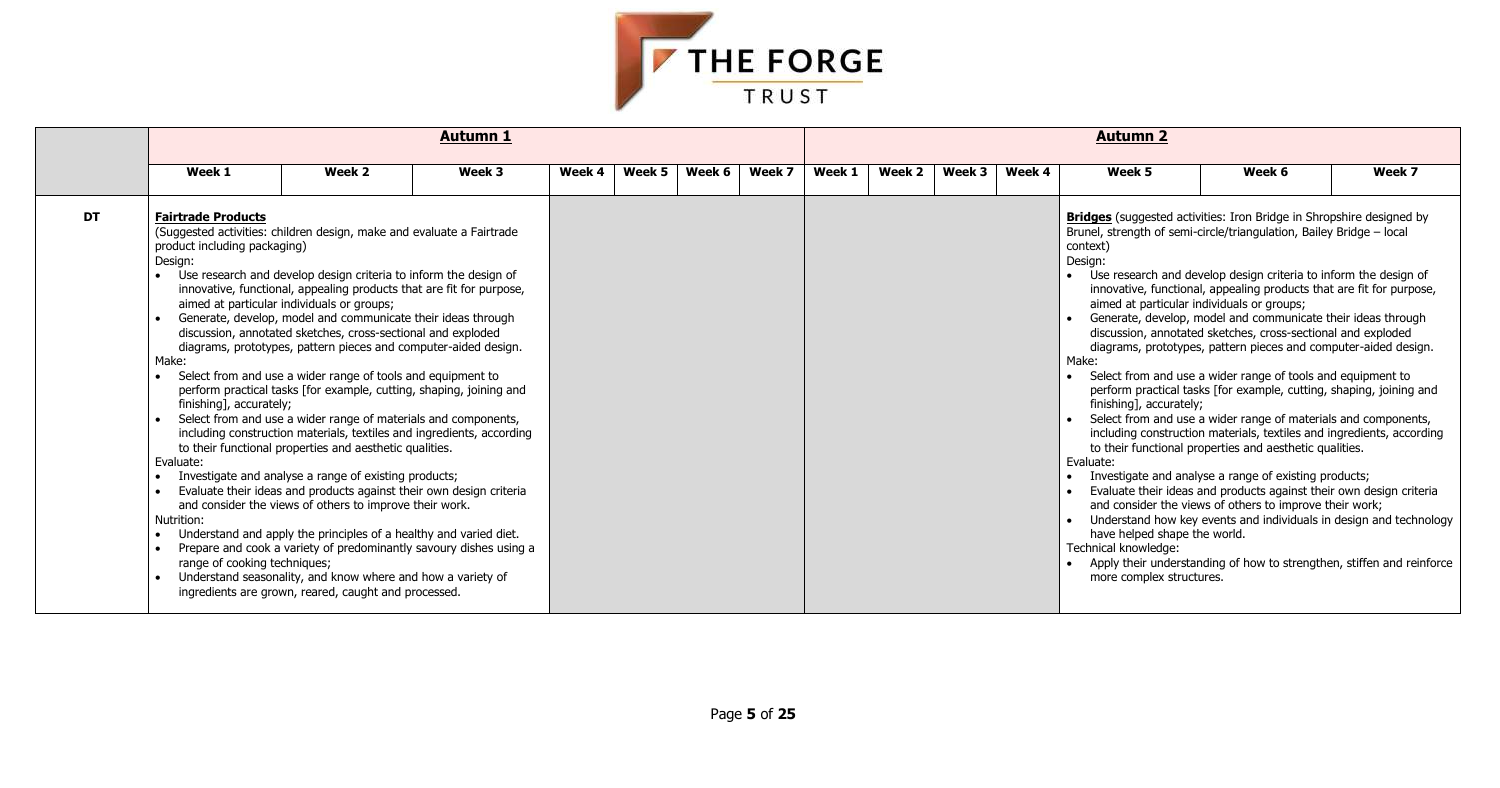

|                |        |        |        | <b>Autumn 1</b>               |                                                                             |                                                                                                                                                                                                                                                                                                                                                                                                                                                                                                                                                                                                                                                                                                                                                                                                                                                                                                    |                                                              |        |                                                                                                                                                          |        | <b>Autumn 2</b> |        |        |        |
|----------------|--------|--------|--------|-------------------------------|-----------------------------------------------------------------------------|----------------------------------------------------------------------------------------------------------------------------------------------------------------------------------------------------------------------------------------------------------------------------------------------------------------------------------------------------------------------------------------------------------------------------------------------------------------------------------------------------------------------------------------------------------------------------------------------------------------------------------------------------------------------------------------------------------------------------------------------------------------------------------------------------------------------------------------------------------------------------------------------------|--------------------------------------------------------------|--------|----------------------------------------------------------------------------------------------------------------------------------------------------------|--------|-----------------|--------|--------|--------|
|                | Week 1 | Week 2 | Week 3 | Week 4                        | Week 5                                                                      | Week 6                                                                                                                                                                                                                                                                                                                                                                                                                                                                                                                                                                                                                                                                                                                                                                                                                                                                                             | Week 7                                                       | Week 1 | Week 2                                                                                                                                                   | Week 3 | Week 4          | Week 5 | Week 6 | Week 7 |
| <b>History</b> |        |        |        |                               |                                                                             |                                                                                                                                                                                                                                                                                                                                                                                                                                                                                                                                                                                                                                                                                                                                                                                                                                                                                                    |                                                              |        | <b>The Changing Power of the Monarch</b><br>• A study of an aspect or theme in British history that extends pupils' chronological knowledge beyond 1066. |        |                 |        |        |        |
| <b>RE</b>      |        |        |        | (A2);<br>own (A2);<br>values. | <b>Teachings, wisdom and authority</b><br>the light of their learning (C3). | Respond thoughtfully to a range of sources of wisdom and to<br>beliefs and teachings that arise from them in different religions<br>Linking to English, pupils consider why some texts from the<br>Torah (e.g. the Shema), the Bible (e.g. 1 Corinthians 13) and<br>the Qur'an (e.g. The 1st Surah, the Opening) are seen as<br>sources of wisdom in different communities. They respond<br>thoughtfully to the ideas found in the texts with ideas of their<br>Linking to Citizenship Education, pupils consider moral codes,<br>for believers (Romans 12) and the Five Precepts (Buddhist),<br>expressing thoughtful ideas about what is right and wrong in<br>Religious content will include: carefully selected texts<br>from the scriptures of the religions selected for study<br>and contemporary examples of members of the faith<br>communities seeking to live out these texts and their | for example, the Ten Commandments (Jewish), St Paul's advice |        |                                                                                                                                                          |        |                 |        |        |        |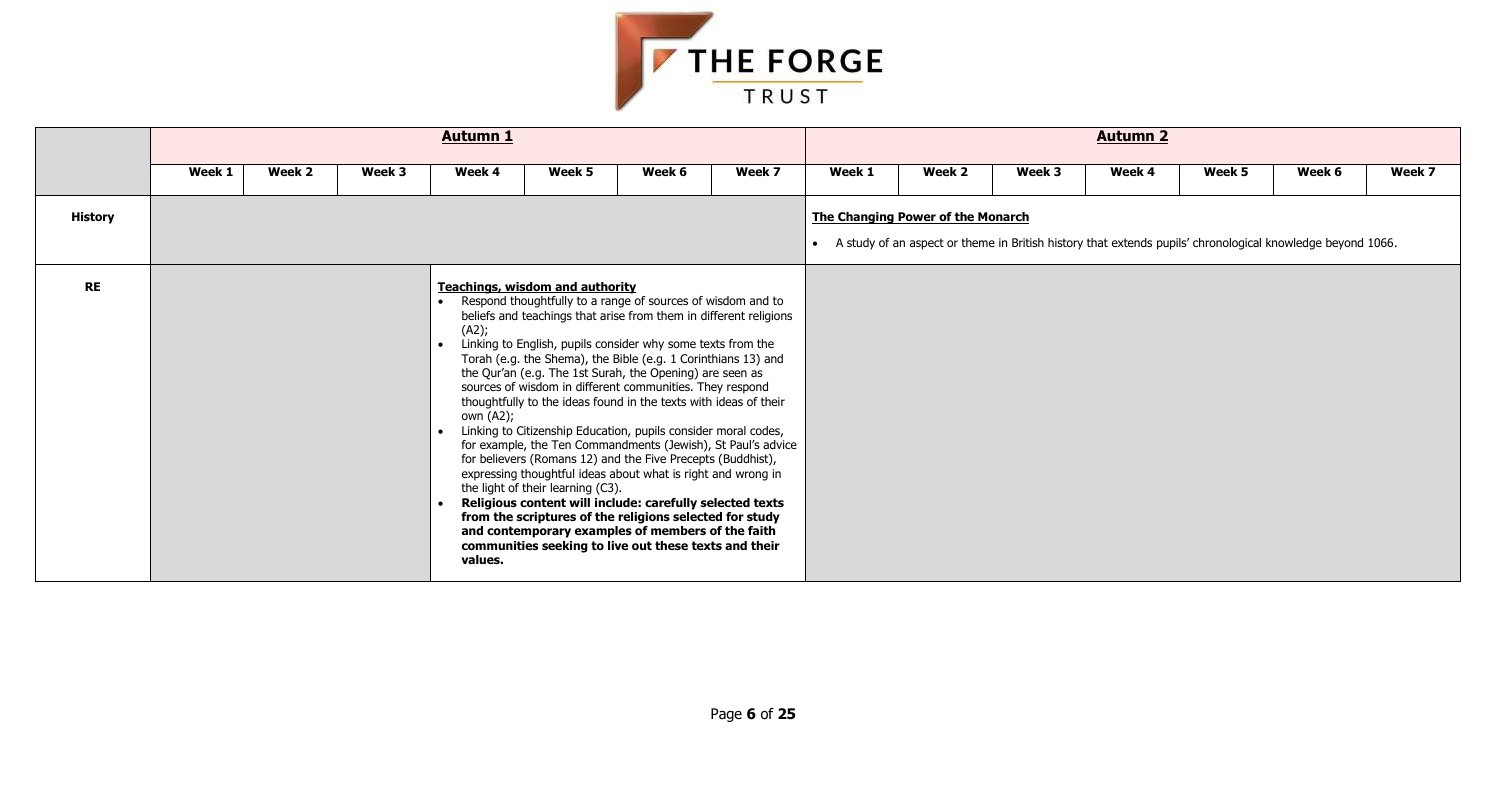

|           |                                                                                                                                                                                        |                                                                                                                                                                                                                                                                                                                                                                                                                                                                                 | <b>Autumn 1</b>                                                                                                                                                                                                                                                                                                                                                                                                                                   |        |        |        |        |        |        |        | <b>Autumn 2</b> |        |        |        |
|-----------|----------------------------------------------------------------------------------------------------------------------------------------------------------------------------------------|---------------------------------------------------------------------------------------------------------------------------------------------------------------------------------------------------------------------------------------------------------------------------------------------------------------------------------------------------------------------------------------------------------------------------------------------------------------------------------|---------------------------------------------------------------------------------------------------------------------------------------------------------------------------------------------------------------------------------------------------------------------------------------------------------------------------------------------------------------------------------------------------------------------------------------------------|--------|--------|--------|--------|--------|--------|--------|-----------------|--------|--------|--------|
|           | Week 1                                                                                                                                                                                 | Week 2                                                                                                                                                                                                                                                                                                                                                                                                                                                                          | Week 3                                                                                                                                                                                                                                                                                                                                                                                                                                            | Week 4 | Week 5 | Week 6 | Week 7 | Week 1 | Week 2 | Week 3 | Week 4          | Week 5 | Week 6 | Week 7 |
| Geography | <b>Fairtrade</b><br>Locational knowledge:<br>countries, and major cities;<br>of these aspects have changed over time;<br>Place knowledge:<br>America;<br>Human and physical geography: | their environmental regions, key physical and human characteristics,<br>Name and locate counties and cities of the United Kingdom,<br>geographical regions and their identifying human and physical<br>a region in a European country, and a region within North or South<br>Human geography, including: types of settlement and land use,<br>economic activity including trade links, and the distribution of natural<br>resources including energy, food, minerals and water. | Locate the world's countries, using maps to focus on Europe (including<br>the location of Russia) and North and South America, concentrating on<br>characteristics, key topographical features (including hills, mountains,<br>coasts and rivers), and land-use patterns; and understand how some<br>Understand geographical similarities and differences through the study<br>of human and physical geography of a region of the United Kingdom, |        |        |        |        |        |        |        |                 |        |        |        |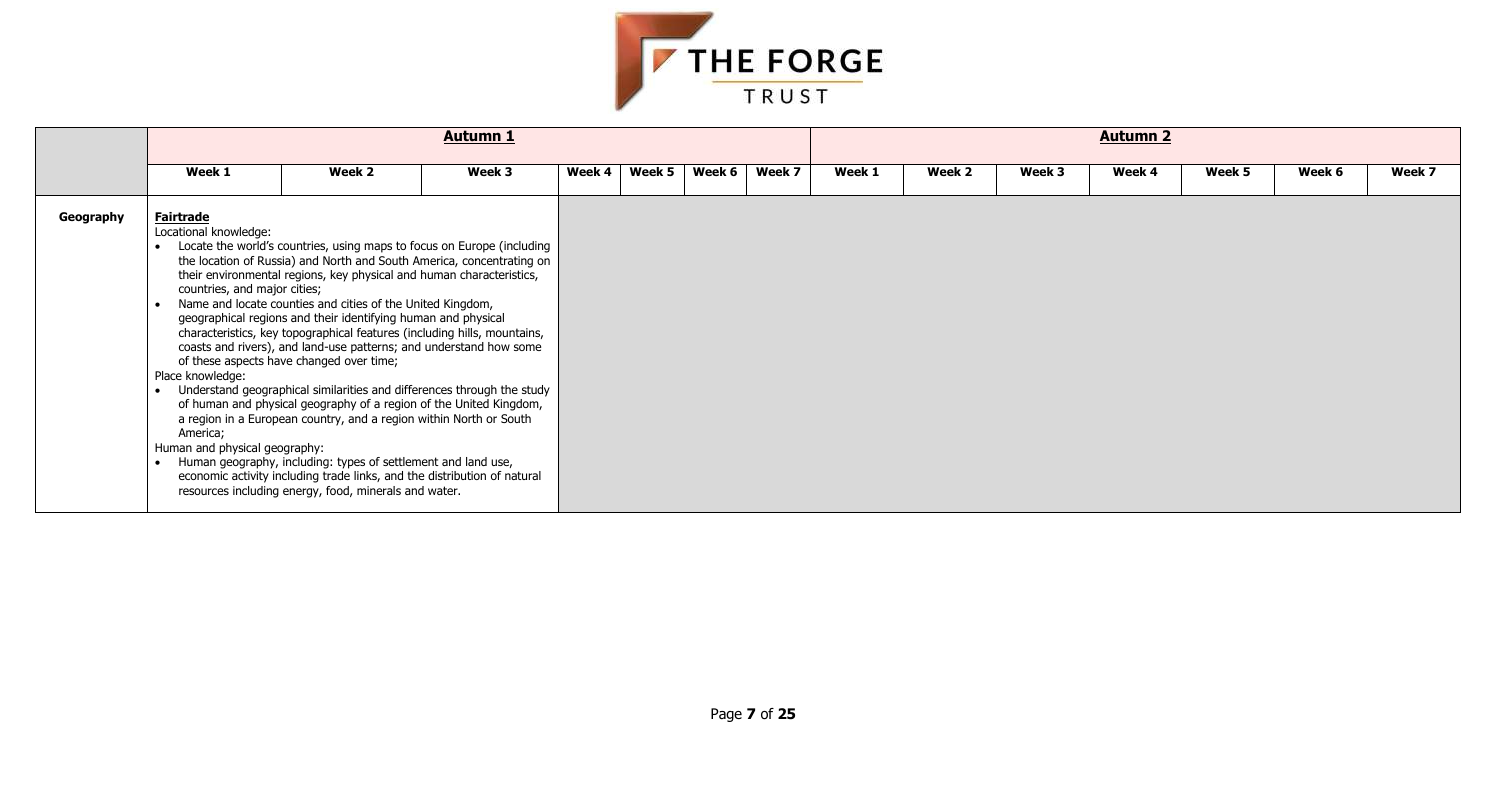

|                  |                               |                                                                                                                                                                                                                                                                                                                                                                                                                        |        | <b>Autumn 1</b> |        |                                                |                                           |                                                                                                                                                                                                                                                                                                                                                                                                                                                                                                                                    |        |        | <b>Autumn 2</b> |        |        |        |
|------------------|-------------------------------|------------------------------------------------------------------------------------------------------------------------------------------------------------------------------------------------------------------------------------------------------------------------------------------------------------------------------------------------------------------------------------------------------------------------|--------|-----------------|--------|------------------------------------------------|-------------------------------------------|------------------------------------------------------------------------------------------------------------------------------------------------------------------------------------------------------------------------------------------------------------------------------------------------------------------------------------------------------------------------------------------------------------------------------------------------------------------------------------------------------------------------------------|--------|--------|-----------------|--------|--------|--------|
|                  | Week 1                        | Week 2                                                                                                                                                                                                                                                                                                                                                                                                                 | Week 3 | Week 4          | Week 5 | Week 6                                         | Week 7                                    | Week 1                                                                                                                                                                                                                                                                                                                                                                                                                                                                                                                             | Week 2 | Week 3 | Week 4          | Week 5 | Week 6 | Week 7 |
| <b>MFL</b>       |                               |                                                                                                                                                                                                                                                                                                                                                                                                                        |        |                 |        | <b>In France</b><br>responding;<br>structures; | the spelling, sound and meaning of words; | Listen attentively to spoken language and show understanding by joining in and<br>Explore the patterns and sounds of language through songs and rhymes and link<br>Engage in conversations; ask and answer questions; express opinions and<br>respond to those of others; seek clarification and help;<br>Speak in sentences, using familiar vocabulary, phrases and basic language<br>Read carefully and show understanding of words, phrases and simple writing;<br>Appreciate stories, songs, poems and rhymes in the language. |        |        |                 |        |        |        |
| <b>Computing</b> | Coding<br>into smaller parts; | Design, write and debug programs that accomplish specific goals, including<br>controlling or simulating physical systems; solve problems by decomposing them<br>Use sequence, selection, and repetition in programs; work with variables and<br>various forms of input and output;<br>Use logical reasoning to explain how some simple algorithms work and to detect<br>and correct errors in algorithms and programs. |        |                 |        |                                                |                                           |                                                                                                                                                                                                                                                                                                                                                                                                                                                                                                                                    |        |        |                 |        |        |        |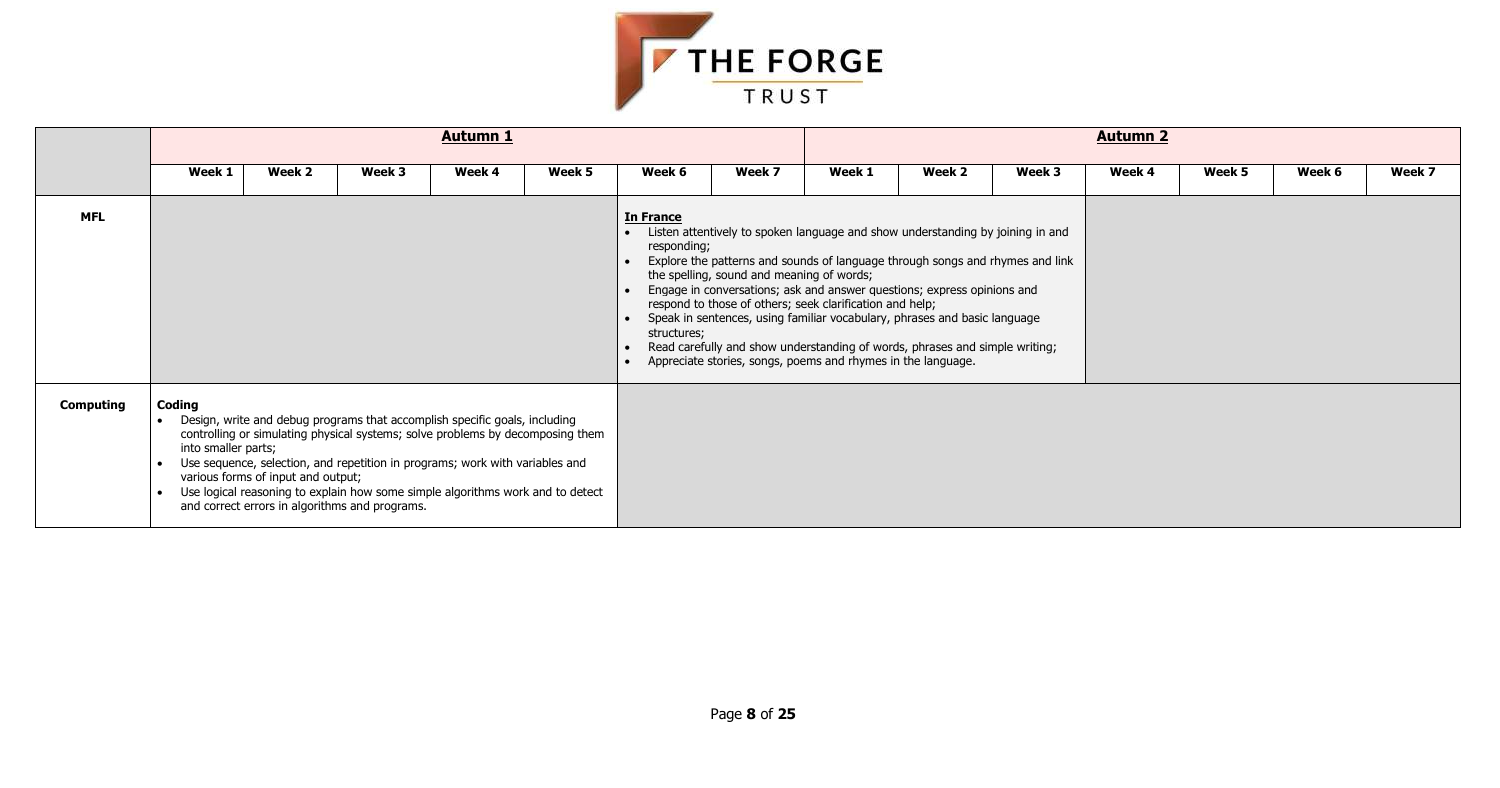

|       |        |        |        | <b>Autumn 1</b> |        |        |        |        |        |        | <b>Autumn 2</b> |                                                                                                                                                                           |                                                                                                                                                                                                                                                                                                                                                                                                                                                                                                     |        |
|-------|--------|--------|--------|-----------------|--------|--------|--------|--------|--------|--------|-----------------|---------------------------------------------------------------------------------------------------------------------------------------------------------------------------|-----------------------------------------------------------------------------------------------------------------------------------------------------------------------------------------------------------------------------------------------------------------------------------------------------------------------------------------------------------------------------------------------------------------------------------------------------------------------------------------------------|--------|
|       | Week 1 | Week 2 | Week 3 | Week 4          | Week 5 | Week 6 | Week 7 | Week 1 | Week 2 | Week 3 | Week 4          | Week 5                                                                                                                                                                    | Week 6                                                                                                                                                                                                                                                                                                                                                                                                                                                                                              | Week 7 |
| Music |        |        |        |                 |        |        |        |        |        |        | aural memory;   | <b>World Unite</b> (Music Express $-$ Unit 6.1)<br>accuracy, fluency, control and expression;<br>the inter-related dimensions of music;<br>great composers and musicians; | Play and perform in solo and ensemble contexts, using their<br>voices and playing musical instruments with increasing<br>Improvise and compose music for a range of purposes using<br>Listen with attention to detail and recall sounds with increasing<br>Use and understand staff and other musical notations;<br>Appreciate and understand a wide range of high-quality live<br>and recorded music drawn from different traditions and from<br>Develop an understanding of the history of music. |        |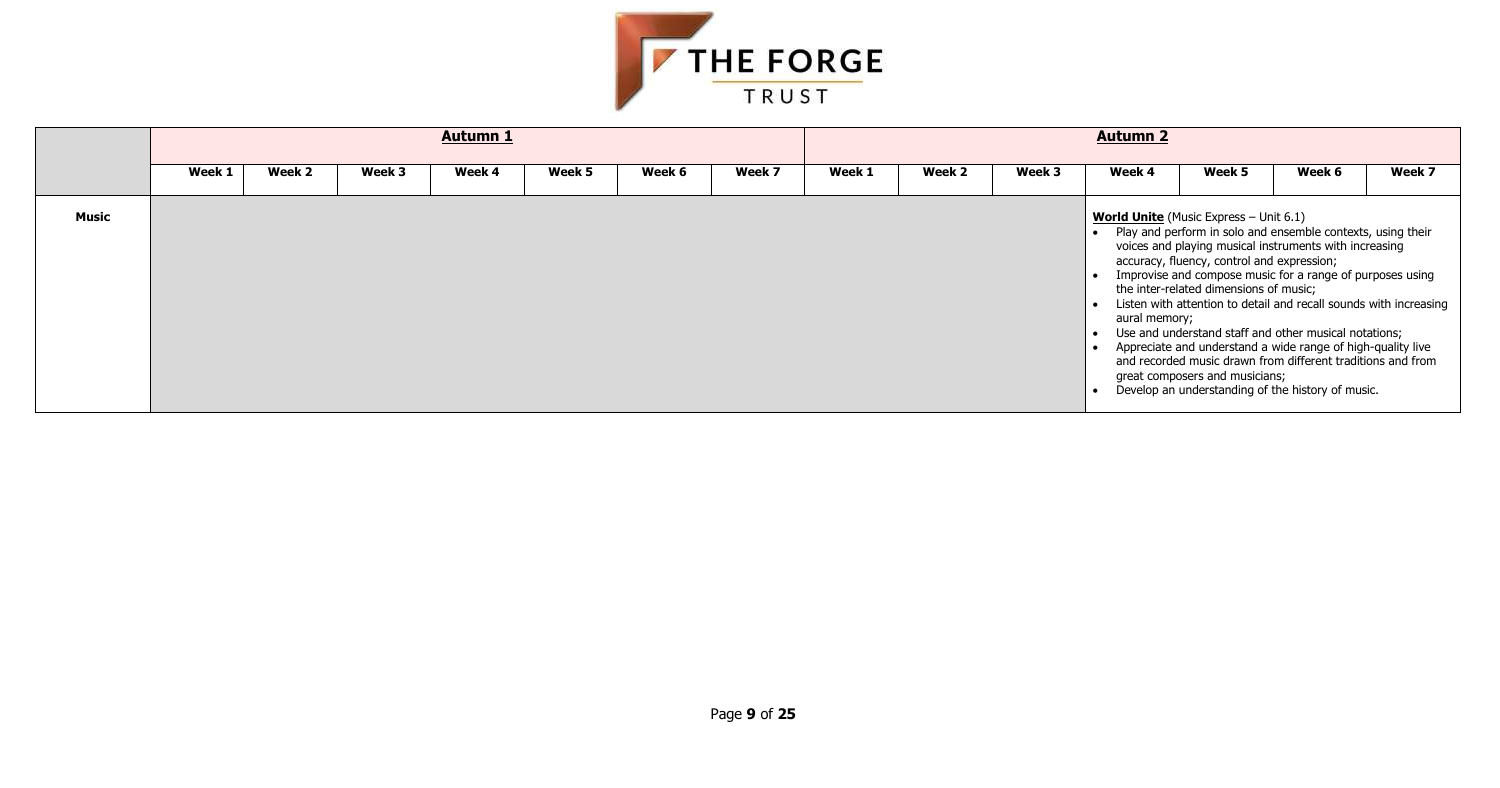

|                                                    |                                         |                                                                                                                                                                                                                                                                                                                                                                                                                                                                                                                                                                                                                                                                                                                                                       |        | <b>Spring 1</b> |        |        |                   |                                                                                                                                                                                                                                                                                                                                                                                                                       |        | <b>Spring 2</b> |                                                                                                                                                                                                                                                                                                                                                                                                                                                                                                                                                                                                                             |        |
|----------------------------------------------------|-----------------------------------------|-------------------------------------------------------------------------------------------------------------------------------------------------------------------------------------------------------------------------------------------------------------------------------------------------------------------------------------------------------------------------------------------------------------------------------------------------------------------------------------------------------------------------------------------------------------------------------------------------------------------------------------------------------------------------------------------------------------------------------------------------------|--------|-----------------|--------|--------|-------------------|-----------------------------------------------------------------------------------------------------------------------------------------------------------------------------------------------------------------------------------------------------------------------------------------------------------------------------------------------------------------------------------------------------------------------|--------|-----------------|-----------------------------------------------------------------------------------------------------------------------------------------------------------------------------------------------------------------------------------------------------------------------------------------------------------------------------------------------------------------------------------------------------------------------------------------------------------------------------------------------------------------------------------------------------------------------------------------------------------------------------|--------|
|                                                    | Week 1                                  | Week 2                                                                                                                                                                                                                                                                                                                                                                                                                                                                                                                                                                                                                                                                                                                                                | Week 3 | Week 4          | Week 5 | Week 6 | Week 1            | Week 2                                                                                                                                                                                                                                                                                                                                                                                                                | Week 3 | Week 4          | Week 5                                                                                                                                                                                                                                                                                                                                                                                                                                                                                                                                                                                                                      | Week 6 |
| <b>Curriculum</b><br>Drivers/<br><b>Enrichment</b> | <b>Cultural Diversity:</b><br>affected. | Visitor - WW1 soldier (drama workshop in school) - 05.01.21<br>Consider the contribution of people of different nationalities in support of Britain in World War 1. Examine the<br>contributions of women to the war effort and the changes this brought to the work place and ultimately the extension of<br>the franchise in 1918. Discuss how people with different beliefs approached the war for example Quakers who were<br>committed to peace but served as medics or supported communities.<br><b>Aspiration:</b> Consider how people have coped with severe adversity in the past and how the arts have helped people<br>make sense of difficult experiences. In particular art, poetry and music inspired by the WW1 and produced by people |        |                 |        |        | success.          | Visit to the Holocaust Centre, Laxton - 25.03.21<br>in ensuring that all people are valued regardless background, ethnicity, religion etc.<br>Examine how different elements of society worked together for the war effort<br>people coming together regardless of background etc.)                                                                                                                                   |        |                 | <b>Cultural Diversity:</b> consider the inclusive values of modern Britain and how tolerance and understanding are essential<br>Continue with the theme of women in war and investigate the roles undertaken on the home front by women in WW2.<br>Consider how the blitz forced people together in air raid shelters (e.g. London Underground. Share stories that illustrate<br>Aspiration: Consider the resilience of emergency workers in the blitz consider the character shown. Examine the<br>contribution of the women of Bletchley (e.g. Mavis Batey) discuss the skills and dispositions that contributed to their |        |
| PE                                                 | Unit 3 - Social                         | I can involve others and motivate those around me to perform better.<br>I can give and receive sensitive feedback to improve myself and others.<br>I can negotiate and collaborate appropriately.<br>I cooperate well with others and give helpful feedback. I help organise roles and responsibilities and I can guide a<br>small group through a task.                                                                                                                                                                                                                                                                                                                                                                                              |        |                 |        |        | Applying physical | skills consistently and effectively in challenging or competitive situations.<br>I can use combinations of skills confidently in sport specific contexts.<br>I can perform a range of skills fluently and accurately in practice situations.<br>I can perform a variety of movements and skills with good body tension.<br>I can link actions together so that they flow in running, jumping and throwing activities. |        |                 | I can effectively transfer skills and movements across a range of activities and sports. I can perform a variety of                                                                                                                                                                                                                                                                                                                                                                                                                                                                                                         |        |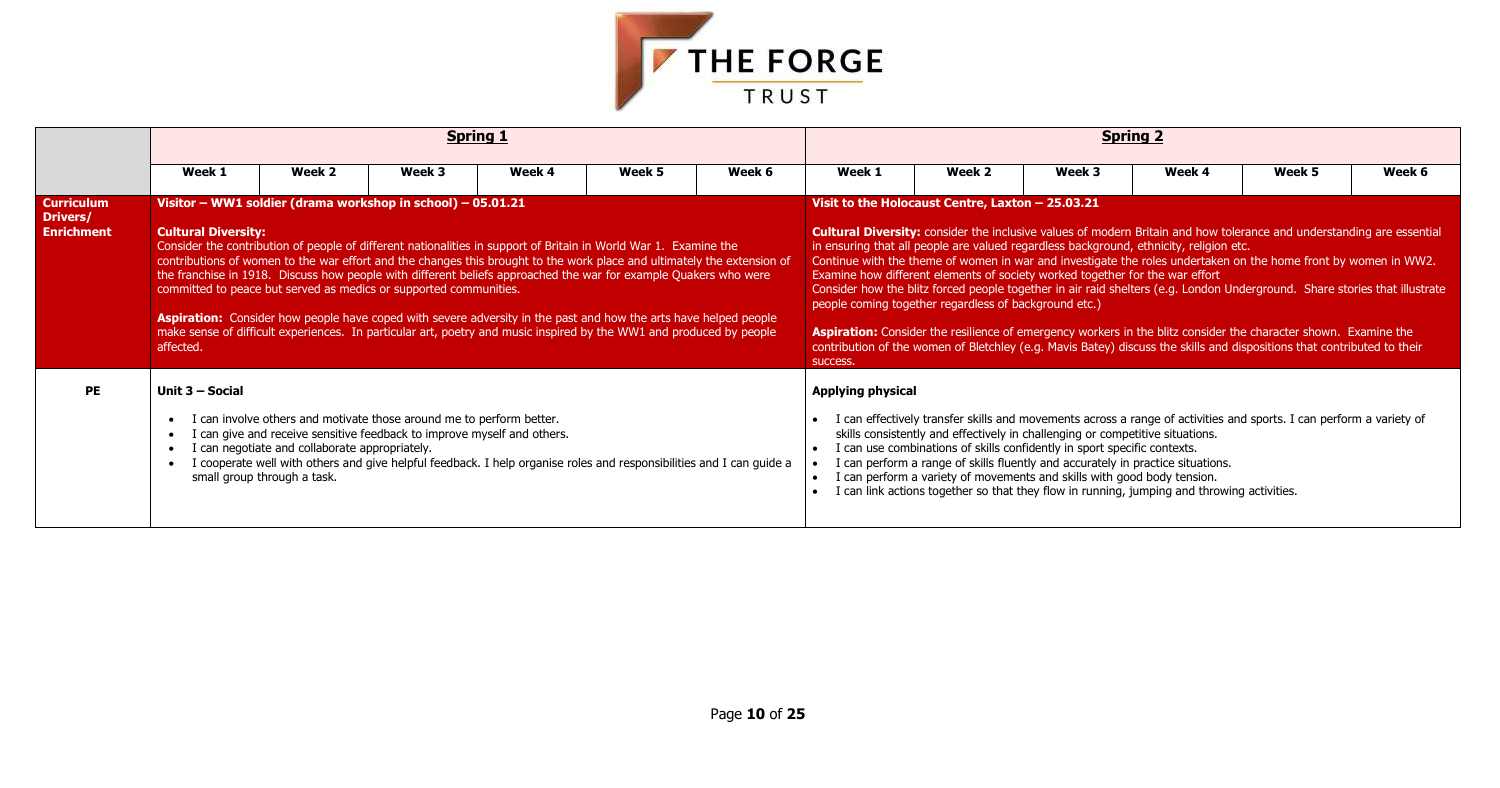

|                |                                                                                                                  |                                                                    |                                                           | <b>Spring 1</b>                                                                                                                                                                                                                                                                                                                                                                                                                                                                                                                                                                                                                                                                                                                                                                                                                                                                                                                                                                                                                                                                                                                                                       |        |        |                                                    |                                                                                                                       |        | <b>Spring 2</b>                                                                                                                                                 |                                                                                                                                                                                                                                                                                                                                                                                                                                                                                                                                                                                                                                                                                                                                                                                                                                                                                                                                             |                                                                                                                     |
|----------------|------------------------------------------------------------------------------------------------------------------|--------------------------------------------------------------------|-----------------------------------------------------------|-----------------------------------------------------------------------------------------------------------------------------------------------------------------------------------------------------------------------------------------------------------------------------------------------------------------------------------------------------------------------------------------------------------------------------------------------------------------------------------------------------------------------------------------------------------------------------------------------------------------------------------------------------------------------------------------------------------------------------------------------------------------------------------------------------------------------------------------------------------------------------------------------------------------------------------------------------------------------------------------------------------------------------------------------------------------------------------------------------------------------------------------------------------------------|--------|--------|----------------------------------------------------|-----------------------------------------------------------------------------------------------------------------------|--------|-----------------------------------------------------------------------------------------------------------------------------------------------------------------|---------------------------------------------------------------------------------------------------------------------------------------------------------------------------------------------------------------------------------------------------------------------------------------------------------------------------------------------------------------------------------------------------------------------------------------------------------------------------------------------------------------------------------------------------------------------------------------------------------------------------------------------------------------------------------------------------------------------------------------------------------------------------------------------------------------------------------------------------------------------------------------------------------------------------------------------|---------------------------------------------------------------------------------------------------------------------|
|                | Week 1                                                                                                           | Week 2                                                             | Week 3                                                    | Week 4                                                                                                                                                                                                                                                                                                                                                                                                                                                                                                                                                                                                                                                                                                                                                                                                                                                                                                                                                                                                                                                                                                                                                                | Week 5 | Week 6 | Week 1                                             | Week 2                                                                                                                | Week 3 | Week 4                                                                                                                                                          | Week 5                                                                                                                                                                                                                                                                                                                                                                                                                                                                                                                                                                                                                                                                                                                                                                                                                                                                                                                                      | Week 6                                                                                                              |
| <b>Science</b> | <u>Light</u><br>into the eye;<br>then to our eyes;<br>them.<br><b>Working Scientifically</b><br>where necessary; | readings when appropriate;<br>scatter graphs, bar and line graphs; | Recognise that light appears to travel in straight lines; | Use the idea that light travels in straight lines to explain that objects are seen because they give out or reflect light<br>Explain that we see things because light travels from light sources to our eyes or from light sources to objects and<br>Use the idea that light travels in straight lines to explain why shadows have the same shape as the objects that cast<br>Planning different types of scientific enquiries to answer questions, including recognising and controlling variables<br>Taking measurements, using a range of scientific equipment, with increasing accuracy and precision, taking repeat<br>Recording data and results of increasing complexity using scientific diagrams and labels, classification keys, tables,<br>Using test results to make predictions to set up further comparative and fair tests;<br>Reporting and presenting findings from enquiries, including conclusions, causal relationships and explanations of and<br>degree of trust in results, in oral and written forms such as displays and other presentations;<br>Identifying scientific evidence that has been used to support or refute ideas or arguments. |        |        | <b>Electricity</b><br>circuit:<br>where necessary; | of buzzers and the on/off position of switches;<br>readings when appropriate;<br>scatter graphs, bar and line graphs; |        | Use recognised symbols when representing a simple circuit in a diagram.<br>Using test results to make predictions to set up further comparative and fair tests; | Associate the brightness of a lamp or the volume of a buzzer with the number and voltage of cells used in the<br><b>Working Scientifically</b> (investigations including investigating the brightness of bulbs, loudness of buzzers etc)<br>Planning different types of scientific enquiries to answer questions, including recognising and controlling variables<br>Taking measurements, using a range of scientific equipment, with increasing accuracy and precision, taking repeat<br>Recording data and results of increasing complexity using scientific diagrams and labels, classification keys, tables,<br>Reporting and presenting findings from enquiries, including conclusions, causal relationships and explanations of and<br>degree of trust in results, in oral and written forms such as displays and other presentations;<br>Identifying scientific evidence that has been used to support or refute ideas or arguments. | Compare and give reasons for variations in how components function, including the brightness of bulbs, the loudness |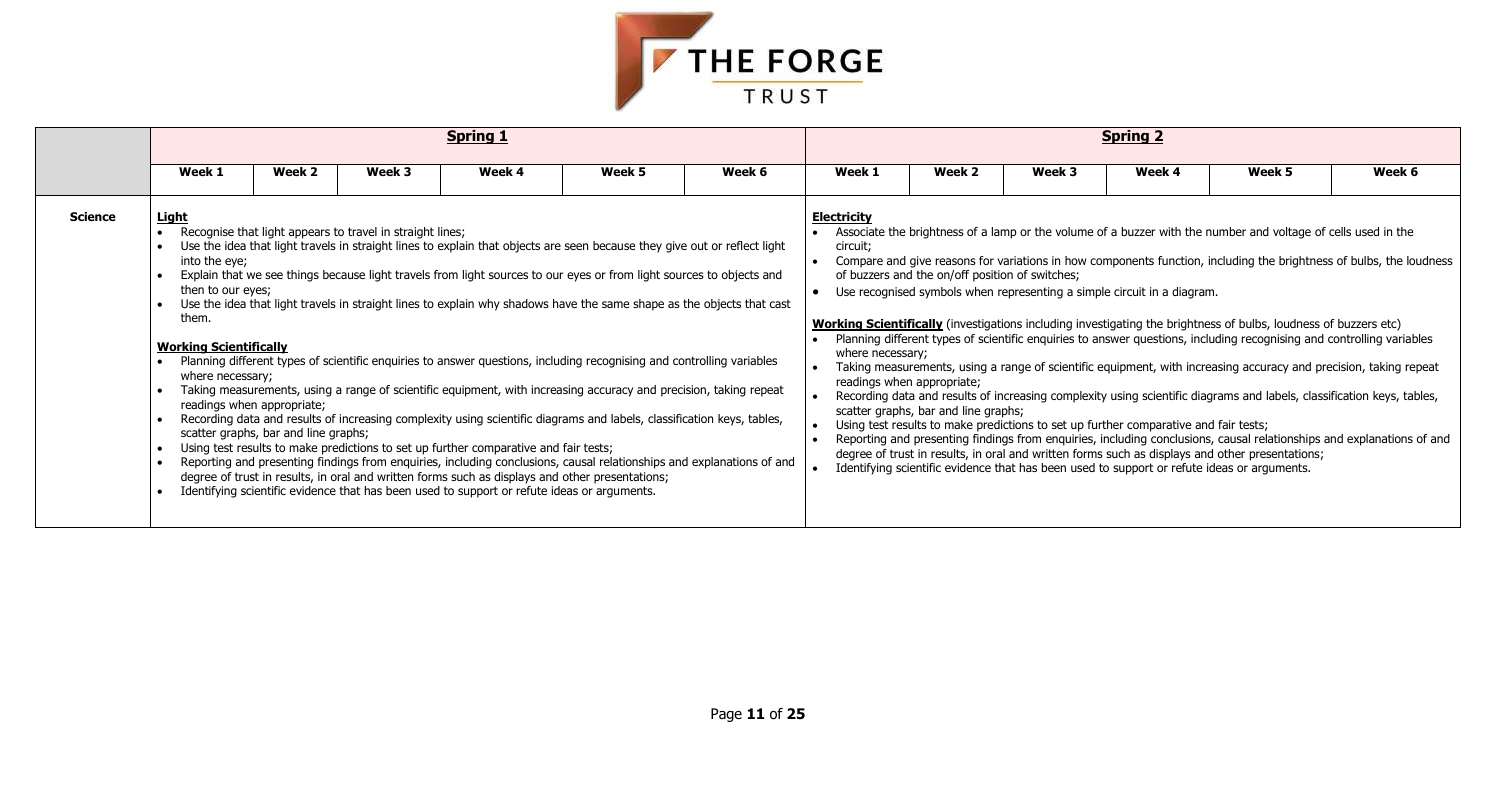

|                        |                                        |                                                                                                                                                                                                                                                                                                                                                                                                                                                                                                                                                                                                                                                                                                                        | <b>Spring 1</b> |        |        |        |                                                                                                                                                                                                            |                                                                                                                                                                     |                                                                                                                                                                       | <b>Spring 2</b>                                                                                                              |                                                                                                                                                                                                                                                                                                                                                                                                                                                                                                                                                                                                                                                                                                                                                                                                                                                                                             |                                                                                                      |
|------------------------|----------------------------------------|------------------------------------------------------------------------------------------------------------------------------------------------------------------------------------------------------------------------------------------------------------------------------------------------------------------------------------------------------------------------------------------------------------------------------------------------------------------------------------------------------------------------------------------------------------------------------------------------------------------------------------------------------------------------------------------------------------------------|-----------------|--------|--------|--------|------------------------------------------------------------------------------------------------------------------------------------------------------------------------------------------------------------|---------------------------------------------------------------------------------------------------------------------------------------------------------------------|-----------------------------------------------------------------------------------------------------------------------------------------------------------------------|------------------------------------------------------------------------------------------------------------------------------|---------------------------------------------------------------------------------------------------------------------------------------------------------------------------------------------------------------------------------------------------------------------------------------------------------------------------------------------------------------------------------------------------------------------------------------------------------------------------------------------------------------------------------------------------------------------------------------------------------------------------------------------------------------------------------------------------------------------------------------------------------------------------------------------------------------------------------------------------------------------------------------------|------------------------------------------------------------------------------------------------------|
|                        | Week 1                                 | Week 2                                                                                                                                                                                                                                                                                                                                                                                                                                                                                                                                                                                                                                                                                                                 | Week 3          | Week 4 | Week 5 | Week 6 | Week 1                                                                                                                                                                                                     | Week 2                                                                                                                                                              | Week 3                                                                                                                                                                | Week 4                                                                                                                       | Week 5                                                                                                                                                                                                                                                                                                                                                                                                                                                                                                                                                                                                                                                                                                                                                                                                                                                                                      | Week 6                                                                                               |
| Art<br>$\overline{DT}$ | Aims:<br>Subject content:<br>$\bullet$ | Art inspired by wartime poetry (moving from sketching to using chalks or another media, looking at<br>Wilfred Owen; blackout poetry; visual art on the trenches)<br>Produce creative work, exploring their ideas and recording their experiences;<br>Become proficient in drawing, painting, sculpture and other art, craft and design techniques;<br>Evaluate and analyse creative works using the language of art, craft and design.<br>To create sketch books to record their observations and use them to review and revisit ideas;<br>To improve their mastery of art and design techniques, including drawing, painting and sculpture with a<br>range of materials [for example, pencil, charcoal, paint, clay]. |                 |        |        |        | <b>War Time Fruit Cake</b><br>Nutrition:<br>Understand and<br>varied diet;<br>variety of<br>predominantly<br>savoury dishes<br>Understand<br>ingredients are<br>grown, reared,<br>caught and<br>processed. | apply the principles<br>of a healthy and<br>Prepare and cook a<br>using a range of<br>cooking techniques;<br>seasonality, and<br>know where and<br>how a variety of | <b>Electronic Quiz Board</b><br>Desian:<br>$\bullet$<br>Make:<br>Evaluate:<br>to improve their work;<br>Technical knowledge:<br>switches, bulbs, buzzers and motors]. | [for example, cutting, shaping, joining and finishing], accurately;<br>Investigate and analyse a range of existing products; | Use research and develop design criteria to inform the design of innovative, functional, appealing<br>products that are fit for purpose, aimed at particular individuals or groups;<br>Generate, develop, model and communicate their ideas through discussion, annotated sketches,<br>cross-sectional and exploded diagrams, prototypes, pattern pieces and computer-aided design.<br>Select from and use a wider range of tools and equipment to perform practical tasks<br>Select from and use a wider range of materials and components, including construction<br>materials, textiles and ingredients, according to their functional properties and aesthetic qualities.<br>• Understand how key events and individuals in design and technology have helped shape the world.<br>• Understand and use electrical systems in their products [for example, series circuits incorporating | Evaluate their ideas and products against their own design criteria and consider the views of others |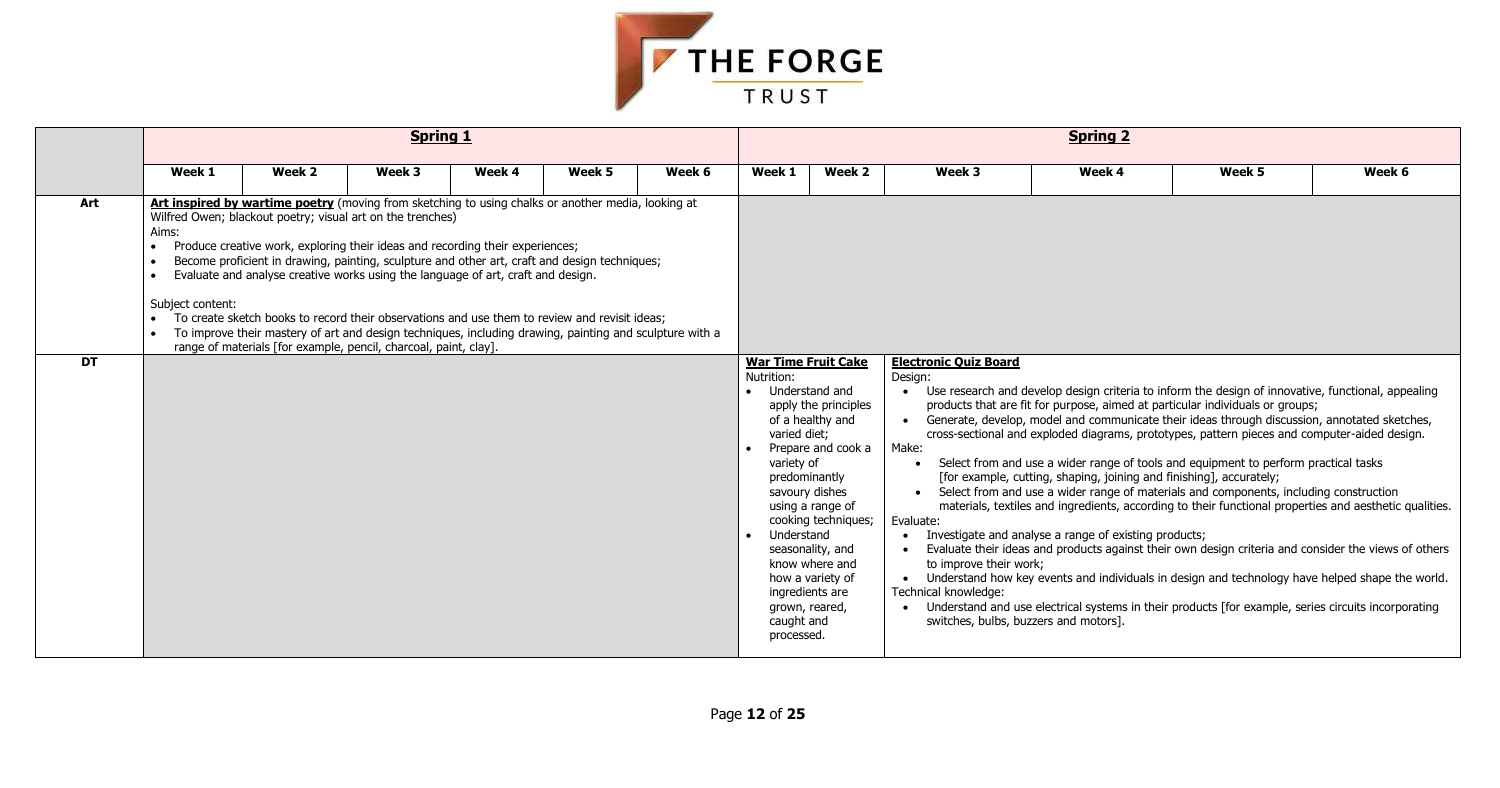| k 4 | Week 5                              | Week 6 |
|-----|-------------------------------------|--------|
|     | chronological knowledge beyond 1066 |        |
|     |                                     |        |
|     |                                     |        |
|     |                                     |        |
|     |                                     |        |
|     |                                     |        |
|     |                                     |        |
|     |                                     |        |
|     |                                     |        |
|     |                                     |        |
|     |                                     |        |
|     |                                     |        |
|     |                                     |        |



|                  |                      |        |                                                                                                                                                                                                                                                                                                | <b>Spring 1</b> |                                                                                                             |                                                                                   | <b>Spring 2</b>                                                                                                                                                                                                                                                                                                                                                                                                                                           |                   |                                                                                                             |        |        |        |  |  |
|------------------|----------------------|--------|------------------------------------------------------------------------------------------------------------------------------------------------------------------------------------------------------------------------------------------------------------------------------------------------|-----------------|-------------------------------------------------------------------------------------------------------------|-----------------------------------------------------------------------------------|-----------------------------------------------------------------------------------------------------------------------------------------------------------------------------------------------------------------------------------------------------------------------------------------------------------------------------------------------------------------------------------------------------------------------------------------------------------|-------------------|-------------------------------------------------------------------------------------------------------------|--------|--------|--------|--|--|
|                  | Week 1               | Week 2 | Week 3                                                                                                                                                                                                                                                                                         | Week 4          | Week 5                                                                                                      | Week 6                                                                            | Week 1                                                                                                                                                                                                                                                                                                                                                                                                                                                    | Week <sub>2</sub> | Week 3                                                                                                      | Week 4 | Week 5 | Week 6 |  |  |
| <b>History</b>   | <b>World War One</b> |        | A study of an aspect or theme in British history that extends pupils' chronological knowledge beyond 1066                                                                                                                                                                                      |                 |                                                                                                             |                                                                                   | <b>World War Two</b>                                                                                                                                                                                                                                                                                                                                                                                                                                      |                   | • A study of an aspect or theme in British history that extends pupils' chronological knowledge beyond 1066 |        |        |        |  |  |
| Geography        |                      |        |                                                                                                                                                                                                                                                                                                |                 |                                                                                                             |                                                                                   |                                                                                                                                                                                                                                                                                                                                                                                                                                                           |                   |                                                                                                             |        |        |        |  |  |
| <b>RE</b>        |                      |        |                                                                                                                                                                                                                                                                                                |                 |                                                                                                             |                                                                                   |                                                                                                                                                                                                                                                                                                                                                                                                                                                           |                   |                                                                                                             |        |        |        |  |  |
| <b>Computing</b> | <b>Spreadsheets</b>  |        | Select, use and combine a variety of software (including internet services)<br>on a range of digital devices to design and create a range of programs,<br>systems and content that accomplish given goals, including collecting,<br>analysing, evaluating and presenting data and information. |                 |                                                                                                             |                                                                                   |                                                                                                                                                                                                                                                                                                                                                                                                                                                           |                   |                                                                                                             |        |        |        |  |  |
| <b>Music</b>     |                      |        |                                                                                                                                                                                                                                                                                                |                 | <b>Journeys</b><br>$\bullet$<br>expression;<br>$\bullet$<br>$\bullet$<br>memory;<br>$\bullet$<br>musicians; | related dimensions of music;<br>Develop an understanding of the history of music. | Play and perform in solo and ensemble contexts, using their voices and<br>playing musical instruments with increasing accuracy, fluency, control and<br>Improvise and compose music for a range of purposes using the inter-<br>Listen with attention to detail and recall sounds with increasing aural<br>Appreciate and understand a wide range of high-quality live and recorded<br>music drawn from different traditions and from great composers and |                   |                                                                                                             |        |        |        |  |  |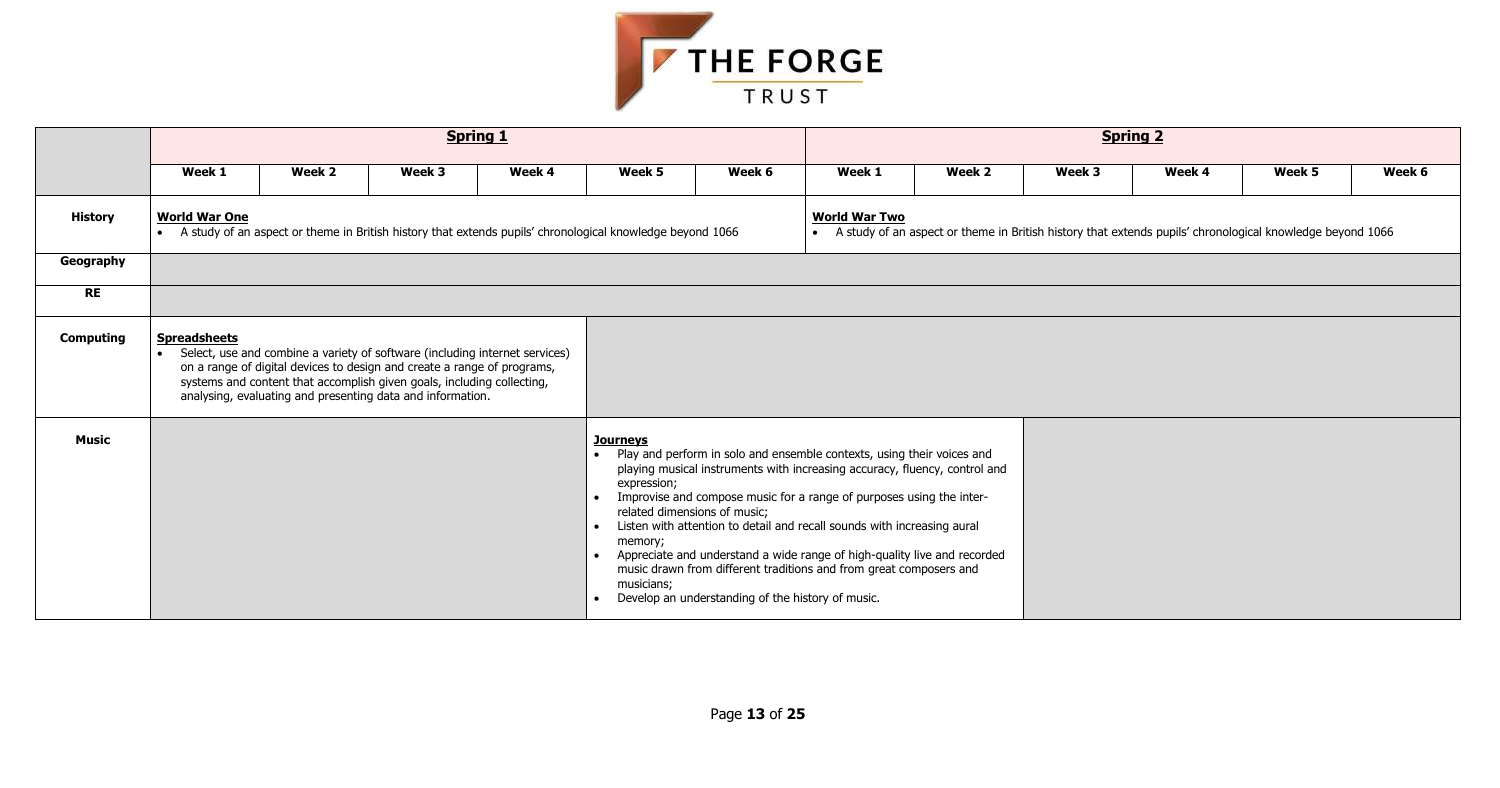

|            |        |        |        | <b>Spring 1</b> |        |        | <b>Spring 2</b> |        |                                                             |                                               |                                                                                                                                                                                                                                                                                                                                                                                                                                                                                                                                                                                                                                                                                                                               |        |  |  |
|------------|--------|--------|--------|-----------------|--------|--------|-----------------|--------|-------------------------------------------------------------|-----------------------------------------------|-------------------------------------------------------------------------------------------------------------------------------------------------------------------------------------------------------------------------------------------------------------------------------------------------------------------------------------------------------------------------------------------------------------------------------------------------------------------------------------------------------------------------------------------------------------------------------------------------------------------------------------------------------------------------------------------------------------------------------|--------|--|--|
|            | Week 1 | Week 2 | Week 3 | Week 4          | Week 5 | Week 6 | Week 1          | Week 2 | Week 3                                                      | Week 4                                        | Week 5                                                                                                                                                                                                                                                                                                                                                                                                                                                                                                                                                                                                                                                                                                                        | Week 6 |  |  |
| <b>MFL</b> |        |        |        |                 |        |        |                 |        | <b>Family</b><br>and responding;<br>structures;<br>writing; | link the spelling, sound and meaning of words | Listen attentively to spoken language and show understanding by joining in<br>Explore the patterns and sounds of guage through songs and rhymes and<br>Engage in conversations; ask and answer questions; express opinions and<br>respond to those of others; seek clarification and help*<br>Speak in sentences, using familiar vocabulary, phrases and basic language<br>Develop accurate pronunciation and intonation so that others understand<br>when they are reading aloud or using familiar words and phrases;<br>Present ideas and information orally to a range of audiences;<br>Read carefully and show understanding of words, phrases and simple<br>Appreciate stories, songs, poems and rhymes in the language. |        |  |  |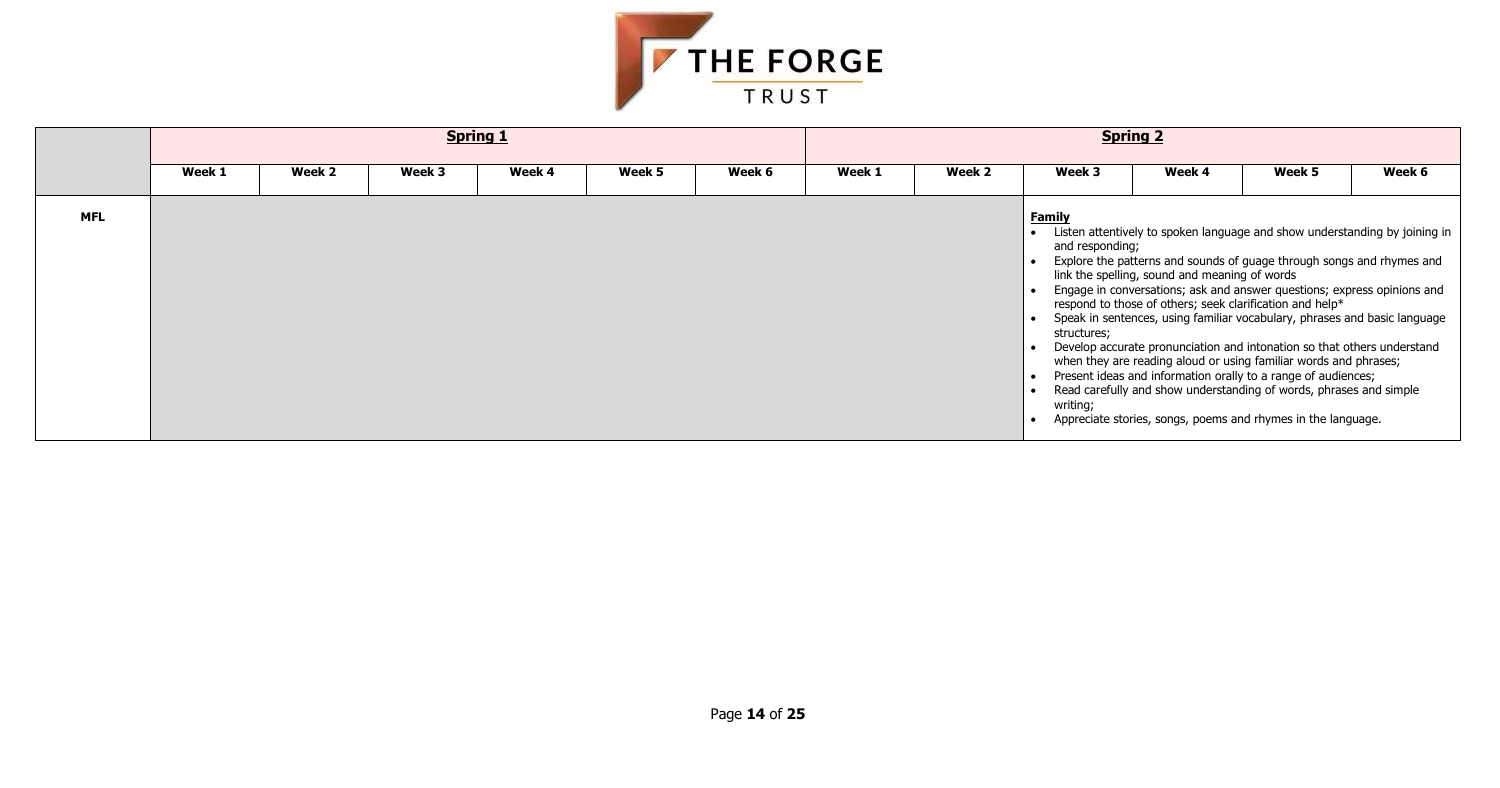

|                                                    |                                                      |                                                                                                                    | <b>Summer 1</b>                                                                                                                                                                                                                                                                                                                                                                                                                                                                                                                                                                                            |        |        | <b>Summer 2</b>   |                                                                                                                                                                                                                                                                                                                                                                                                                                                                                                                                                                                                                                                           |        |        |        |        |        |  |  |
|----------------------------------------------------|------------------------------------------------------|--------------------------------------------------------------------------------------------------------------------|------------------------------------------------------------------------------------------------------------------------------------------------------------------------------------------------------------------------------------------------------------------------------------------------------------------------------------------------------------------------------------------------------------------------------------------------------------------------------------------------------------------------------------------------------------------------------------------------------------|--------|--------|-------------------|-----------------------------------------------------------------------------------------------------------------------------------------------------------------------------------------------------------------------------------------------------------------------------------------------------------------------------------------------------------------------------------------------------------------------------------------------------------------------------------------------------------------------------------------------------------------------------------------------------------------------------------------------------------|--------|--------|--------|--------|--------|--|--|
|                                                    | Week 1                                               | Week 2                                                                                                             | Week 3                                                                                                                                                                                                                                                                                                                                                                                                                                                                                                                                                                                                     | Week 4 | Week 5 | Week 1            | Week 2                                                                                                                                                                                                                                                                                                                                                                                                                                                                                                                                                                                                                                                    | Week 3 | Week 4 | Week 5 | Week 6 | Week 7 |  |  |
| <b>Curriculum</b><br>Drivers/<br><b>Enrichment</b> | us.                                                  | Visit to a local park following SAT's week<br>adversity. Discuss strategies and support for developing resilience. | Aspiration: Consider how Van Gogh worked for years honing and perfecting his art and showed resilience and belief<br>often in the face of indifference of disapproval. Consider how other successful people have needed to overcome<br>Cultural Diversity: Explore what Jewish people, Humanists, Hindus and Christians teach about how we can all live<br>together for the wellbeing of each other? Consider how the major belief systems of the world have explored this and<br>look at similarities in a range of belief systems. Examine statements such as "there is more that unites us than divides |        |        |                   | Residential visit: Robin Hood's Bay 07.06.21 - 09.06.21<br><b>Aspiration:</b> During the transition period enable pupils to explore their aspirations. Pupils to summarise their successes<br>at Primary School and explore how the skills and dispositions they have learned will support them on the next stage of<br>their education. Consider strategies to support well-being when things are challenging. Teach the five ways to well-<br>being promoted by the charity Mind.<br><b>Cultural Diversity:</b> Continue to explore beliefs in action. How do the different belief systems including humanism<br>support the development of resilience. |        |        |        |        |        |  |  |
| <b>PE</b>                                          | Unit 5 - Health and fitness<br>planning an activity. | I can record and monitor how hard I am working.                                                                    | I can explain how individuals need different types and levels of fitness to be more effective in their<br>activity/role/event. I can plan and follow my own basic fitness programme.<br>I can self-select and perform appropriate warm up and cool down activities. I can identify possible dangers when<br>I can describe the basic fitness components and explain how often and how long I should exercise to be healthy.                                                                                                                                                                                |        |        | Unit 6 - Personal | I can create my own learning plan and revise that plan when necessary.<br>I can accept critical feedback and make changes.<br>see all new challenges as opportunities to learn and develop.<br>frecognise my strengths and weaknesses and can set myself appropriate targets.<br>cope well and react positively when things become difficult.<br>I can persevere with a task and I can improve my performance through regular practice.                                                                                                                                                                                                                   |        |        |        |        |        |  |  |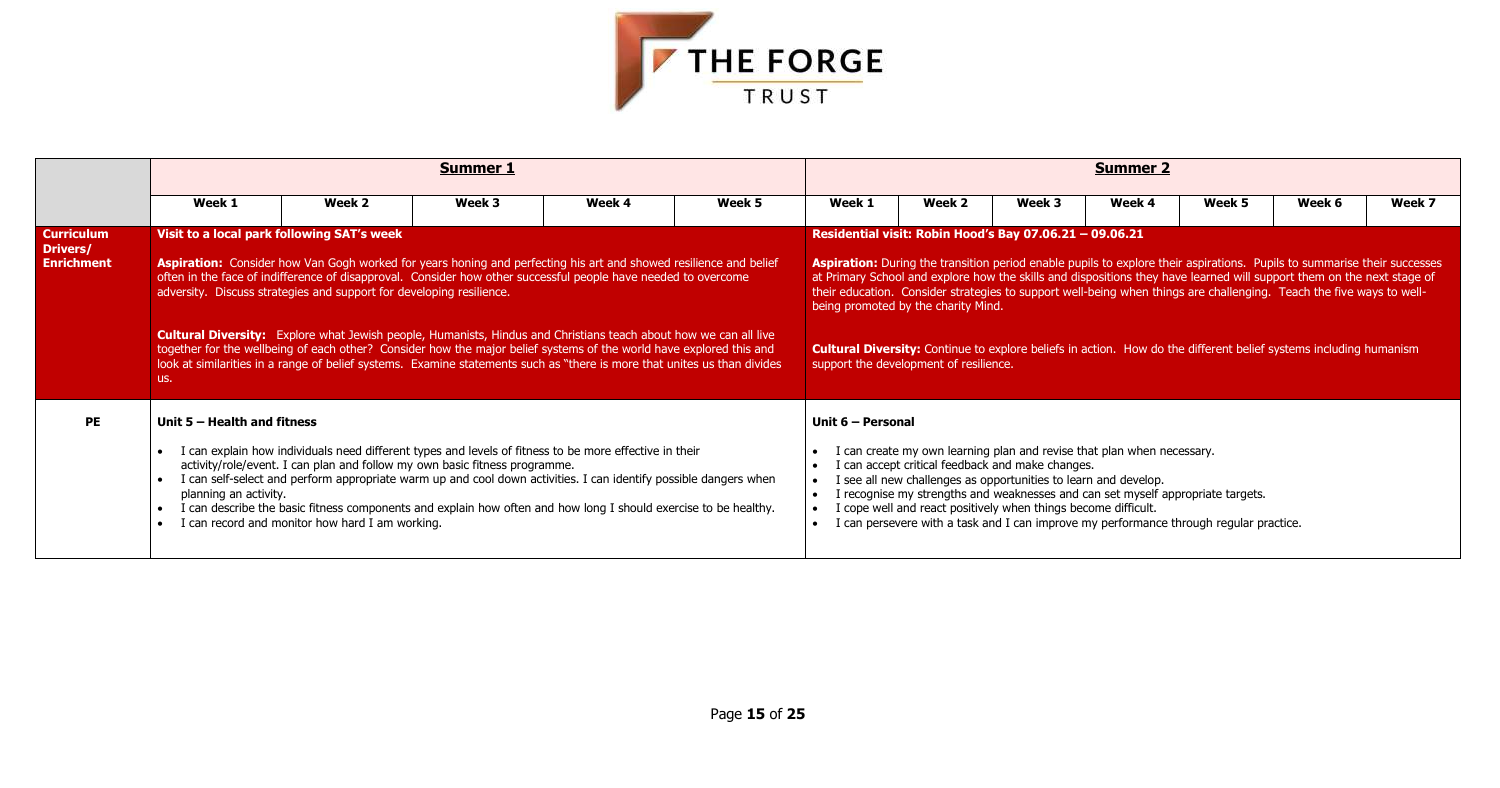

|                | <b>Summer 1</b>                                                                                                                                              |                                                                                                                                                                                                                                                                                                                                                                                                                                                                                                                                                                                                                                                                                                                                                                                                                                                                                                                                                                                                                                                                                          |        |        |        |                                                                                     |                                                                                                                                                                                                                                                                                                                                                                                                                                                                                                                                                                                                                                                                                                                                                                                                                                                                                                                                                                                                                                                                                                                                                                                                                                                                                                                                                                                                                                                                                                                                                                                                                                                                                                                                                                                                                                                                                                                                                                  |        | <b>Summer 2</b> |        |        |        |
|----------------|--------------------------------------------------------------------------------------------------------------------------------------------------------------|------------------------------------------------------------------------------------------------------------------------------------------------------------------------------------------------------------------------------------------------------------------------------------------------------------------------------------------------------------------------------------------------------------------------------------------------------------------------------------------------------------------------------------------------------------------------------------------------------------------------------------------------------------------------------------------------------------------------------------------------------------------------------------------------------------------------------------------------------------------------------------------------------------------------------------------------------------------------------------------------------------------------------------------------------------------------------------------|--------|--------|--------|-------------------------------------------------------------------------------------|------------------------------------------------------------------------------------------------------------------------------------------------------------------------------------------------------------------------------------------------------------------------------------------------------------------------------------------------------------------------------------------------------------------------------------------------------------------------------------------------------------------------------------------------------------------------------------------------------------------------------------------------------------------------------------------------------------------------------------------------------------------------------------------------------------------------------------------------------------------------------------------------------------------------------------------------------------------------------------------------------------------------------------------------------------------------------------------------------------------------------------------------------------------------------------------------------------------------------------------------------------------------------------------------------------------------------------------------------------------------------------------------------------------------------------------------------------------------------------------------------------------------------------------------------------------------------------------------------------------------------------------------------------------------------------------------------------------------------------------------------------------------------------------------------------------------------------------------------------------------------------------------------------------------------------------------------------------|--------|-----------------|--------|--------|--------|
|                | Week 1                                                                                                                                                       | Week 2                                                                                                                                                                                                                                                                                                                                                                                                                                                                                                                                                                                                                                                                                                                                                                                                                                                                                                                                                                                                                                                                                   | Week 3 | Week 4 | Week 5 | Week 1                                                                              | Week 2                                                                                                                                                                                                                                                                                                                                                                                                                                                                                                                                                                                                                                                                                                                                                                                                                                                                                                                                                                                                                                                                                                                                                                                                                                                                                                                                                                                                                                                                                                                                                                                                                                                                                                                                                                                                                                                                                                                                                           | Week 3 | Week 4          | Week 5 | Week 6 | Week 7 |
| <b>Science</b> | <b>Living Things and Habitats</b><br><b>Working Scientifically</b><br>where necessary;<br>readings when appropriate;<br>scatter graphs, bar and line graphs; | Describe how living things are classified into broad groups according to common observable characteristics and<br>based on similarities and differences, including micro-organisms, plants and animals;<br>Give reasons for classifying plants and animals based on specific characteristics.<br>Planning different types of scientific enquiries to answer questions, including recognising and controlling variables<br>Taking measurements, using a range of scientific equipment, with increasing accuracy and precision, taking repeat<br>Recording data and results of increasing complexity using scientific diagrams and labels, classification keys, tables,<br>Using test results to make predictions to set up further comparative and fair tests;<br>Reporting and presenting findings from enquiries, including conclusions, causal relationships and explanations of and<br>degree of trust in results, in oral and written forms such as displays and other presentations;<br>Identifying scientific evidence that has been used to support or refute ideas or arguments. |        |        |        | hobbies and interests<br>adult and seek support<br>and emotional changes<br>taking. | Growing up – Health Education Link<br>That mental wellbeing is a normal part of everyday life in the same way as physical health<br>That there is a normal range of emotions (happiness, sadness, anger, fear, surprise, nervousness) and scale of<br>emotions that all humans experience in relation to different experiences and situations<br>How to recognise and talk about their emotions, including having a varied vocabulary of words to use when talking<br>about their own and others' feelings<br>How to judge whether what they are feeling and how they are behaving is appropriate and proportionate<br>The benefits of physical exercise, time outdoors, community participation, voluntary and service-based activity on<br>mental wellbeing and happiness<br>Simple self-care techniques, including the importance of rest, time spent with friends and family and the benefits of<br>Isolation and loneliness can affect children and that it is very important for children to discuss their feelings with an<br>That bullying (including cyberbullying) has a negative and often lasting impact on mental wellbeing<br>Where and how to seek support (including recognising the triggers for seeking support), including whom in school<br>they should speak to if they are worried about their own or someone else's mental wellbeing or ability to control<br>their emotions (including issues arising online)<br>It is common for people to experience mental ill-health. For many people who do, the problems can be resolved if<br>the right support is made available, especially id accessed early enough<br>Key facts about puberty and the changing adolescent body, particularly from age 9 through to 11, including physical<br>About menstrual wellbeing including the key facts about the menstrual cycle<br>The facts about legal and illegal harmful substances and associated risks including smoking, alcohol use and drug |        |                 |        |        |        |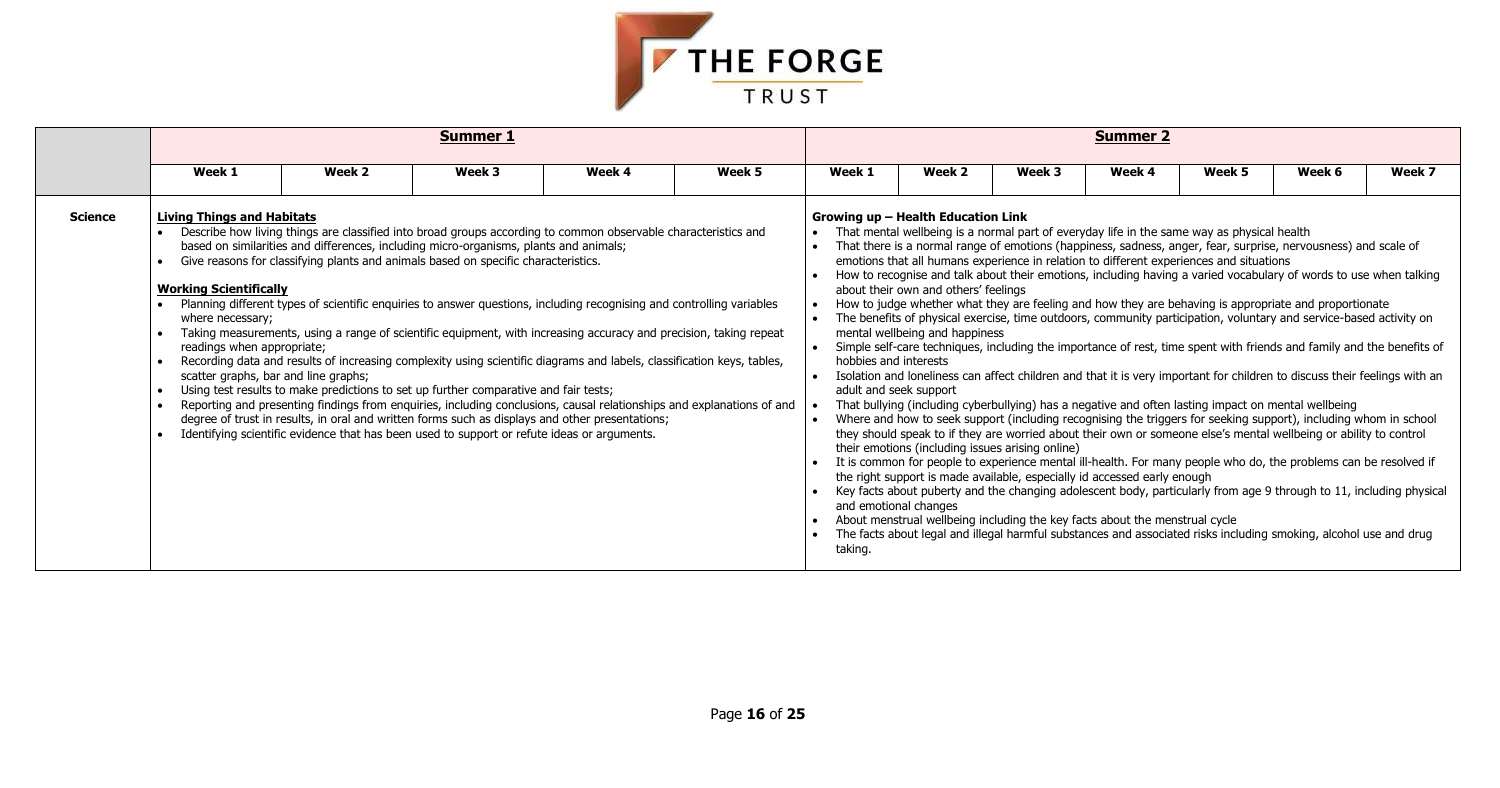

|     |                                                                              | <b>Summer 2</b>                                                                                                                                                                                                                                                                                                                                                                                                                                                                                                                                                                                                                                                                                                                     |        |        |        |        |        |        |        |        |        |        |
|-----|------------------------------------------------------------------------------|-------------------------------------------------------------------------------------------------------------------------------------------------------------------------------------------------------------------------------------------------------------------------------------------------------------------------------------------------------------------------------------------------------------------------------------------------------------------------------------------------------------------------------------------------------------------------------------------------------------------------------------------------------------------------------------------------------------------------------------|--------|--------|--------|--------|--------|--------|--------|--------|--------|--------|
|     | Week 1                                                                       | Week 2                                                                                                                                                                                                                                                                                                                                                                                                                                                                                                                                                                                                                                                                                                                              | Week 3 | Week 4 | Week 5 | Week 1 | Week 2 | Week 3 | Week 4 | Week 5 | Week 6 | Week 7 |
| Art | <b>The Life of Van Gogh</b><br>Aims:<br>their art forms.<br>Subject content: | Produce creative work, exploring their ideas and recording their experiences<br>Become proficient in drawing, painting, sculpture and other art, craft and design techniques<br>Evaluate and analyse creative works using the language of art, craft and design<br>Know about great artists, craft makers and designers, and understand the historical and cultural development of<br>To create sketch books to record their observations and use them to review and revisit ideas<br>To improve their mastery of art and design techniques, including drawing, painting and sculpture with a range of<br>materials [for example, pencil, charcoal, paint, clay]<br>Learn about great artists, architects and designers in history. |        |        |        |        |        |        |        |        |        |        |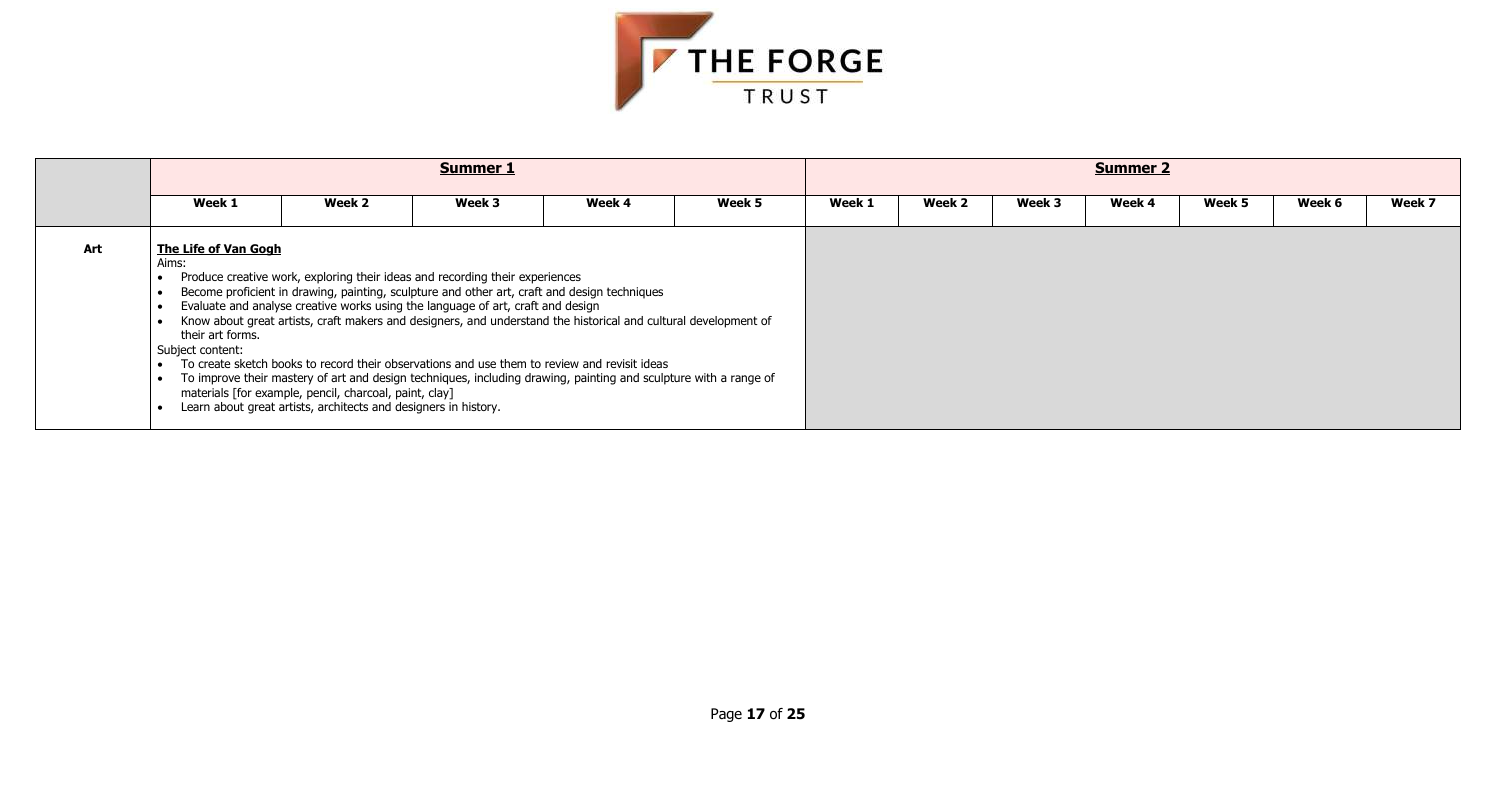

|                |        |        | <b>Summer 1</b> |        |        |                                                                                        |                                                                                                                                                             |        | <b>Summer 2</b>                                                                                                                                                                                                                                                                                                                                                                                                                                                                                                                                                                                                                                                                                                                                                                                                                                                                                                                                                                                                                                                                                                                                                                                                                                                                                                                                                                                            |        |        |        |
|----------------|--------|--------|-----------------|--------|--------|----------------------------------------------------------------------------------------|-------------------------------------------------------------------------------------------------------------------------------------------------------------|--------|------------------------------------------------------------------------------------------------------------------------------------------------------------------------------------------------------------------------------------------------------------------------------------------------------------------------------------------------------------------------------------------------------------------------------------------------------------------------------------------------------------------------------------------------------------------------------------------------------------------------------------------------------------------------------------------------------------------------------------------------------------------------------------------------------------------------------------------------------------------------------------------------------------------------------------------------------------------------------------------------------------------------------------------------------------------------------------------------------------------------------------------------------------------------------------------------------------------------------------------------------------------------------------------------------------------------------------------------------------------------------------------------------------|--------|--------|--------|
|                | Week 1 | Week 2 | Week 3          | Week 4 | Week 5 | Week 1                                                                                 | Week 2                                                                                                                                                      | Week 3 | Week 4                                                                                                                                                                                                                                                                                                                                                                                                                                                                                                                                                                                                                                                                                                                                                                                                                                                                                                                                                                                                                                                                                                                                                                                                                                                                                                                                                                                                     | Week 5 | Week 6 | Week 7 |
| <b>DT</b>      |        |        |                 |        |        | Design:<br>Make:<br>Evaluate:<br>work;<br>Technical knowledge:<br>buzzers and motors]; | fit for purpose, aimed at particular individuals or groups;<br>joining and finishing], accurately;<br>Investigate and analyse a range of existing products; |        | The Summer Fair (Suggested activities: motors, fairground rides e.g. Ferris wheels)<br>Use research and develop design criteria to inform the design of innovative, functional, appealing products that are<br>Generate, develop, model and communicate their ideas through discussion, annotated sketches, cross-sectional and<br>exploded diagrams, prototypes, pattern pieces and computer-aided design.<br>Select from and use a wider range of tools and equipment to perform practical tasks [for example, cutting, shaping,<br>Select from and use a wider range of materials and components, including construction materials, textiles and<br>ingredients, according to their functional properties and aesthetic qualities.<br>Evaluate their ideas and products against their own design criteria and consider the views of others to improve their<br>Understand how key events and individuals in design and technology have helped shape the world.<br>Apply their understanding of how to strengthen, stiffen and reinforce more complex structures;<br>Understand and use mechanical systems in their products [for example, gears, pulleys, cams, levers and linkages];<br>Understand and use electrical systems in their products [for example, series circuits incorporating switches, bulbs,<br>Apply their understanding of computing to program, monitor and control their products. |        |        |        |
| <b>History</b> |        |        |                 |        |        |                                                                                        |                                                                                                                                                             |        |                                                                                                                                                                                                                                                                                                                                                                                                                                                                                                                                                                                                                                                                                                                                                                                                                                                                                                                                                                                                                                                                                                                                                                                                                                                                                                                                                                                                            |        |        |        |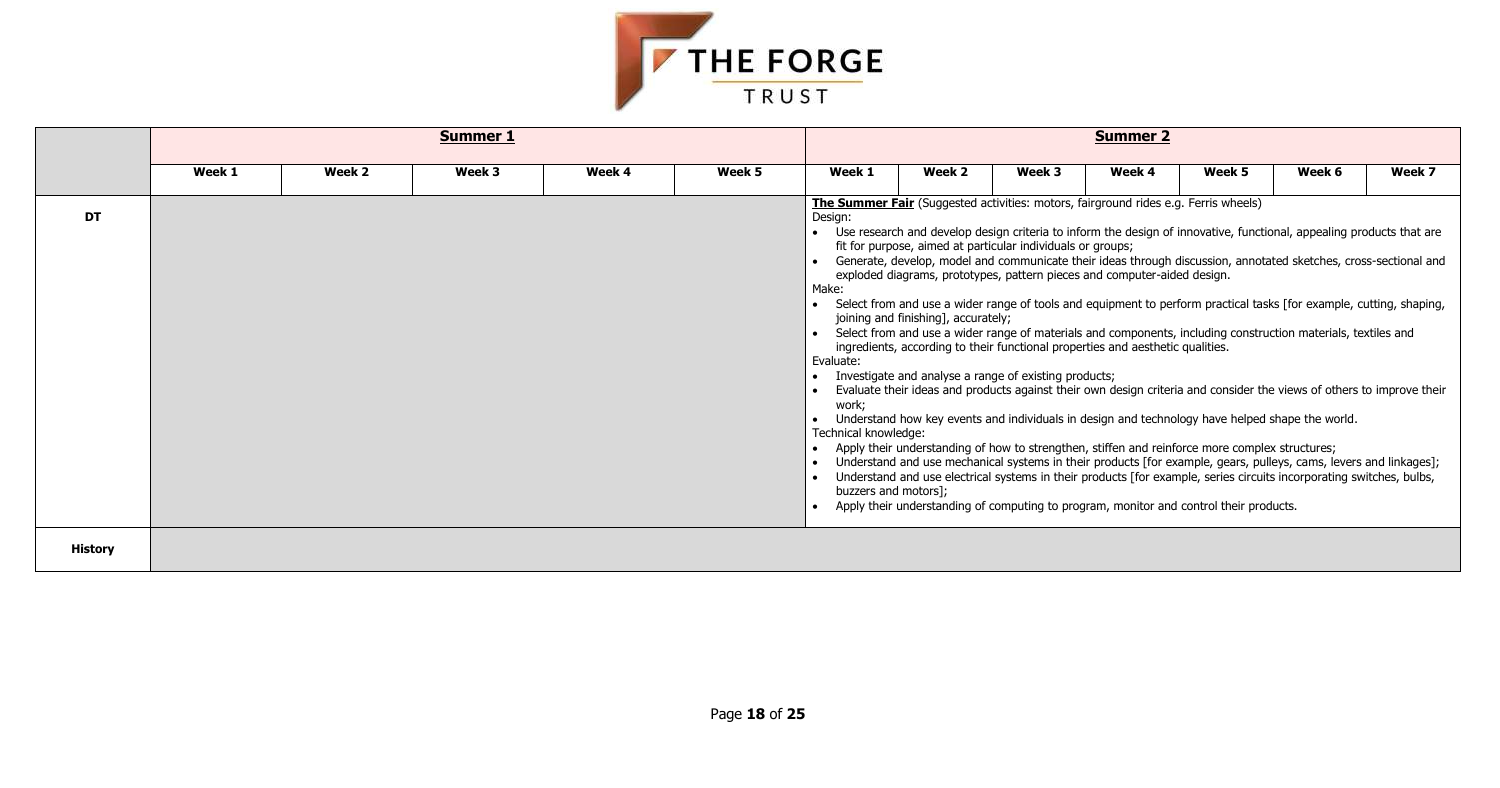

|           |                                                                                                                                            |                                                                                                                                                                                                                                                                                                                                                                                                                                                                                                                                                                                                                                                                                                                                                                                                                                                                                                                                                                                                                                                                                                                                                                                                                                                                                                                                                                                                                                                                                                                                                                                                                                                                                                                                                                                                                                                                                                                        | <b>Summer 1</b> |        |        |        |        |        | <b>Summer 2</b> |        |        |        |
|-----------|--------------------------------------------------------------------------------------------------------------------------------------------|------------------------------------------------------------------------------------------------------------------------------------------------------------------------------------------------------------------------------------------------------------------------------------------------------------------------------------------------------------------------------------------------------------------------------------------------------------------------------------------------------------------------------------------------------------------------------------------------------------------------------------------------------------------------------------------------------------------------------------------------------------------------------------------------------------------------------------------------------------------------------------------------------------------------------------------------------------------------------------------------------------------------------------------------------------------------------------------------------------------------------------------------------------------------------------------------------------------------------------------------------------------------------------------------------------------------------------------------------------------------------------------------------------------------------------------------------------------------------------------------------------------------------------------------------------------------------------------------------------------------------------------------------------------------------------------------------------------------------------------------------------------------------------------------------------------------------------------------------------------------------------------------------------------------|-----------------|--------|--------|--------|--------|--------|-----------------|--------|--------|--------|
|           | Week 1                                                                                                                                     | Week 2                                                                                                                                                                                                                                                                                                                                                                                                                                                                                                                                                                                                                                                                                                                                                                                                                                                                                                                                                                                                                                                                                                                                                                                                                                                                                                                                                                                                                                                                                                                                                                                                                                                                                                                                                                                                                                                                                                                 | Week 3          | Week 4 | Week 5 | Week 1 | Week 2 | Week 3 | Week 4          | Week 5 | Week 6 | Week 7 |
| <b>RE</b> | <b>Beliefs in action in the world</b><br>earth and all its creatures (C1);<br>War $(A1)$<br>own (A2)<br>holocaust study (C2)<br>Holocaust. | Discover and explore what Jewish people, Humanists, Hindus and Christians teach about how we can all live<br>together for the wellbeing of each other (C1);<br>Discover and explore the teaching and practice of different religions in looking after the planet and caring for the<br>Apply their ideas about justice and fairness to the work of various development charities such as Christian Aid,<br>CAFOD, Muslim Hands, Islamic Relief, Sewa International and Oxfam (C3);<br>Write persuasively about the reasons why members of different religions and beliefs try to help people who are<br>vulnerable (e.g. victims of natural disasters, people who live with disabilities or people affected by war) (C3);<br>Religious content will include: spiritual concepts of justice, fairness, compassion and responsibility,<br>related to the work of major faith based global aid and development charities.<br>Find out about the Jewish religion and community, focusing on religious practice in Europe before the Second World<br>Investigate aspects of the persecution of Jewish people, showing their understanding and expressing ideas of their<br>Develop their own imaginative and creative ways of expressing some questions and ideas about persecution and<br>prejudice, including examples from the Holocaust and from today's world (B2)<br>• Pupils use case studies and survivor accounts to develop accurate understanding of examples of issues arising from<br>Having learned about Jewish community action in the UK today, create their own charter of ways to make sure<br>'Never Again' is 'more than a saying', applying their own ideas to issues of respect for all (C2).<br>Religious content will include: study of religious responses to the Holocaust in Judaism. Pupils will<br>study commitments to remembrance, to peace and to equality influenced by the events of the |                 |        |        |        |        |        |                 |        |        |        |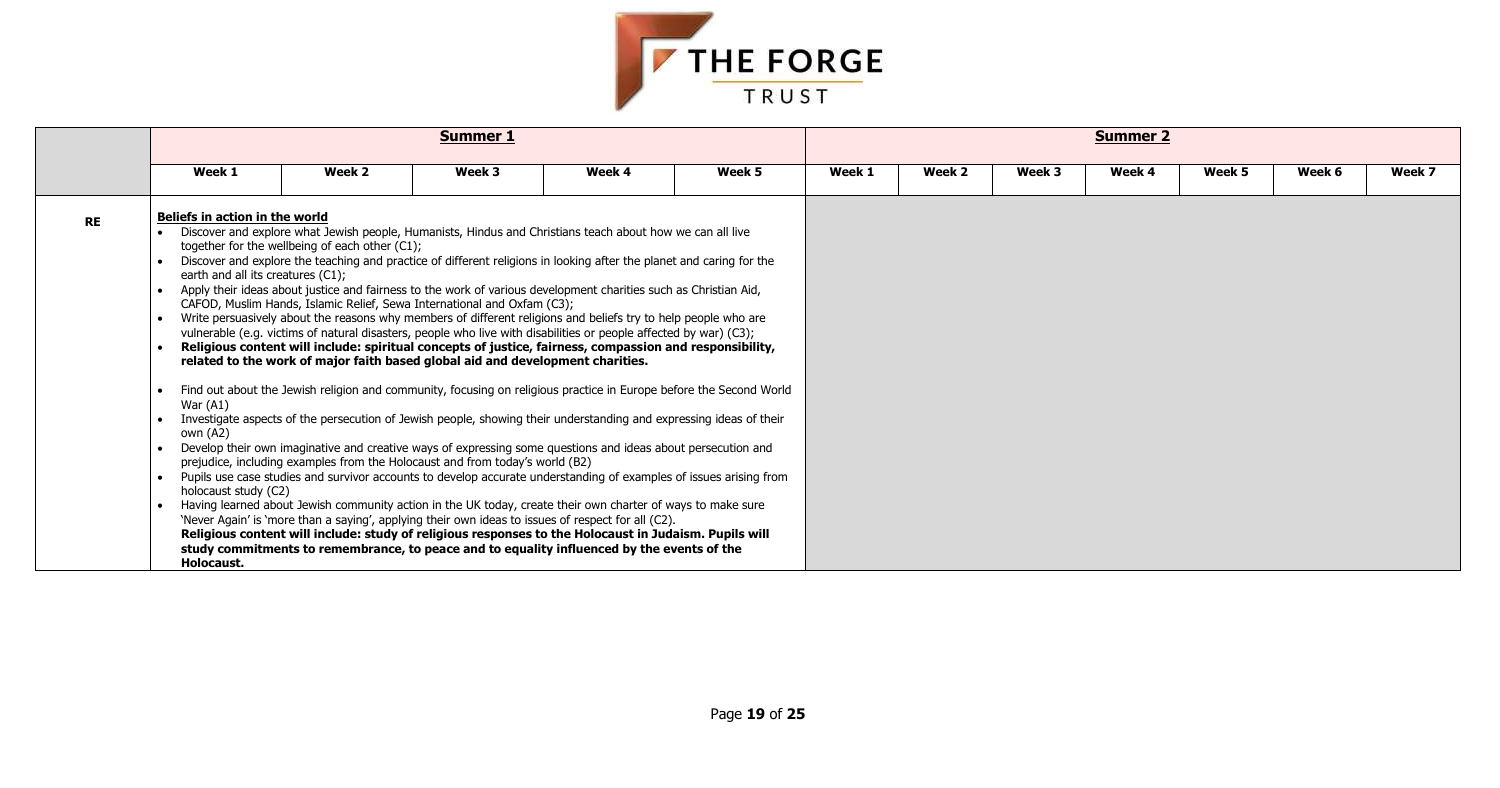

|           |        |        | <b>Summer 1</b> |        | <b>Summer 2</b> |                                                                                                    |                                                                                                                                                                                                                                                                                                                                                                                                                                                                                                                                                                                                                                                                                                                                                                                                                                                                                                                                                                                                                                                                                                                                                                                                                                                                                                                                                                                                                                                                                                                                     |        |        |        |        |        |  |
|-----------|--------|--------|-----------------|--------|-----------------|----------------------------------------------------------------------------------------------------|-------------------------------------------------------------------------------------------------------------------------------------------------------------------------------------------------------------------------------------------------------------------------------------------------------------------------------------------------------------------------------------------------------------------------------------------------------------------------------------------------------------------------------------------------------------------------------------------------------------------------------------------------------------------------------------------------------------------------------------------------------------------------------------------------------------------------------------------------------------------------------------------------------------------------------------------------------------------------------------------------------------------------------------------------------------------------------------------------------------------------------------------------------------------------------------------------------------------------------------------------------------------------------------------------------------------------------------------------------------------------------------------------------------------------------------------------------------------------------------------------------------------------------------|--------|--------|--------|--------|--------|--|
|           | Week 1 | Week 2 | Week 3          | Week 4 | Week 5          | Week 1                                                                                             | Week 2                                                                                                                                                                                                                                                                                                                                                                                                                                                                                                                                                                                                                                                                                                                                                                                                                                                                                                                                                                                                                                                                                                                                                                                                                                                                                                                                                                                                                                                                                                                              | Week 3 | Week 4 | Week 5 | Week 6 | Week 7 |  |
| Geography |        |        |                 |        |                 | <b>The Coastline</b><br>Locational knowledge:<br>Place knowledge:<br>Human and physical geography: | • Name and locate counties and cities of the United Kingdom, geographical regions and their identifying human and<br>physical characteristics, key topographical features (including hills, mountains, coasts and rivers), and land-use<br>patterns; and understand how some of these aspects have changed over time.<br>• Understand geographical similarities and differences through the study of human and physical geography of a region<br>of the United Kingdom, a region in a European country, and a region within North or South America.<br>• Describe and understand key aspects of:<br>Physical geography, including: climate zones, biomes and vegetation belts, rivers, mountains, volcanoes and<br>earthquakes, and the water cycle;<br>Human geography, including: types of settlement and land use, economic activity including trade links, and the<br>distribution of natural resources including energy, food, minerals and water.<br>Geographical skills and fieldwork:<br>Use maps, atlases, globes and digital/computer mapping to locate countries and describe features studied;<br>Use the eight points of a compass, four and six-figure grid references, symbols and key (including the use of<br>Ordnance Survey maps) to build their knowledge of the United Kingdom and the wider world;<br>Use fieldwork to observe, measure, record and present the human and physical features in the local area using a<br>range of methods, including sketch maps, plans and graphs, and digital technologies. |        |        |        |        |        |  |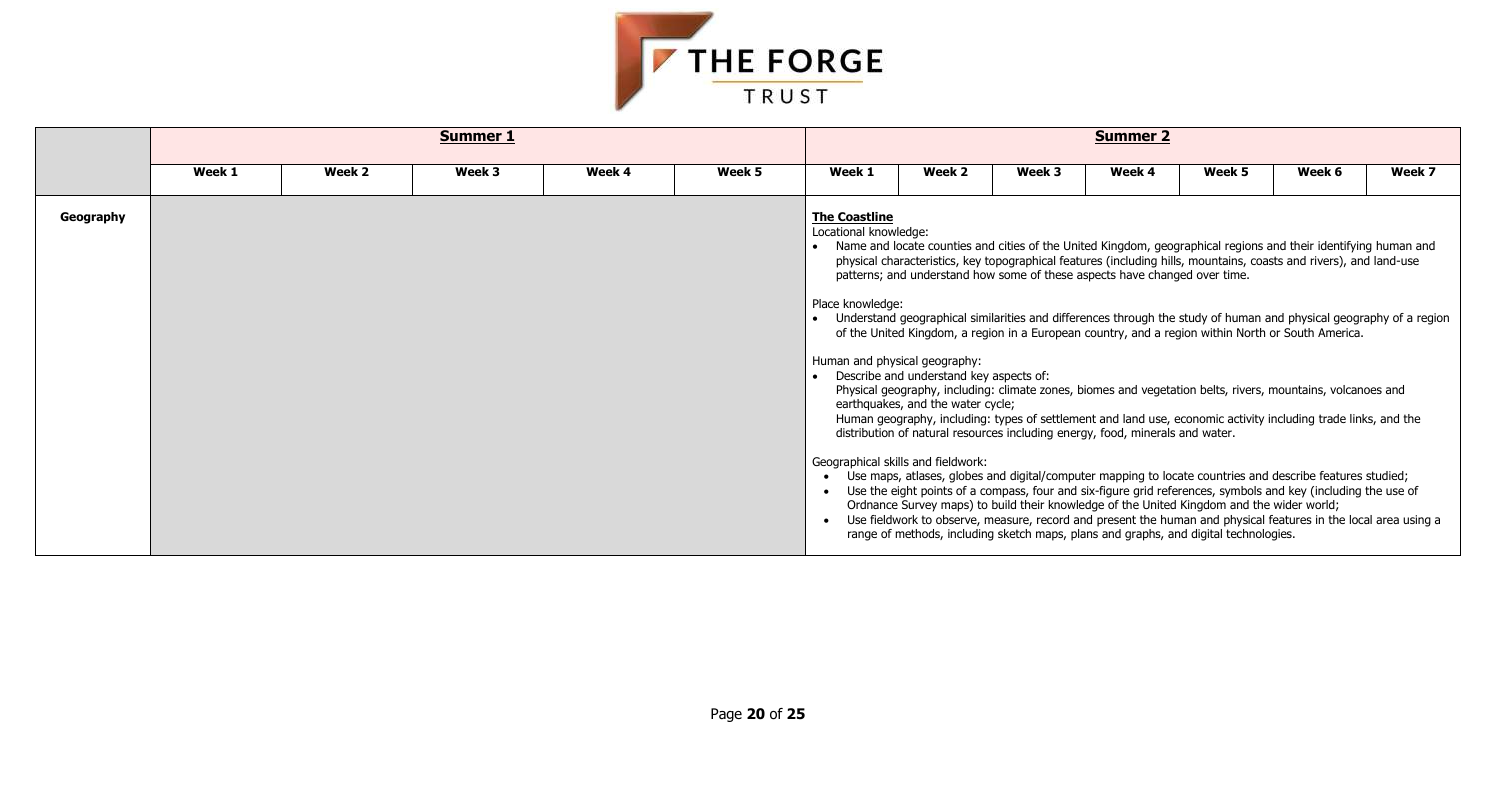

|              |                                        |                                                                                                                                                                                                                                                                                                                                                                                                                                                                                                                                                                                                                                                                                                                                                                                                                      | <b>Summer 1</b> |        |        |        |                                                                                                                                                                                                                                                                                                                                                                                                                         | <b>Summer 2</b> |        |        |        |        |
|--------------|----------------------------------------|----------------------------------------------------------------------------------------------------------------------------------------------------------------------------------------------------------------------------------------------------------------------------------------------------------------------------------------------------------------------------------------------------------------------------------------------------------------------------------------------------------------------------------------------------------------------------------------------------------------------------------------------------------------------------------------------------------------------------------------------------------------------------------------------------------------------|-----------------|--------|--------|--------|-------------------------------------------------------------------------------------------------------------------------------------------------------------------------------------------------------------------------------------------------------------------------------------------------------------------------------------------------------------------------------------------------------------------------|-----------------|--------|--------|--------|--------|
|              | Week 1                                 | Week 2                                                                                                                                                                                                                                                                                                                                                                                                                                                                                                                                                                                                                                                                                                                                                                                                               | Week 3          | Week 4 | Week 5 | Week 1 | Week 2                                                                                                                                                                                                                                                                                                                                                                                                                  | Week 3          | Week 4 | Week 5 | Week 6 | Week 7 |
| Computing    | <b>Text Adventures</b><br>information. | Design, write and debug programs that accomplish specific goals,<br>including controlling or simulating physical systems; solve problems<br>by decomposing them into smaller parts;<br>Use logical reasoning to explain how some simple algorithms work<br>and to detect and correct errors in algorithms and programs;<br>Understand computer networks including the internet; how they<br>can provide multiple services, such as the world wide web; and the<br>opportunities they offer for communication and collaboration;<br>Select, use and combine a variety of software (including internet<br>services) on a range of digital devices to design and create a range<br>of programs, systems and content that accomplish given goals,<br>including collecting, analysing, evaluating and presenting data and |                 |        |        |        |                                                                                                                                                                                                                                                                                                                                                                                                                         |                 |        |        |        |        |
| <b>Music</b> |                                        |                                                                                                                                                                                                                                                                                                                                                                                                                                                                                                                                                                                                                                                                                                                                                                                                                      |                 |        |        |        | <b>Moving on</b> (with the option of a leavers' performance)<br>Play and perform in solo and ensemble contexts, using their voices and playing musical instruments with increasing<br>accuracy, fluency, control and expression;<br>Improvise and compose music for a range of purposes using the inter-related dimensions of music;<br>Listen with attention to detail and recall sounds with increasing aural memory. |                 |        |        |        |        |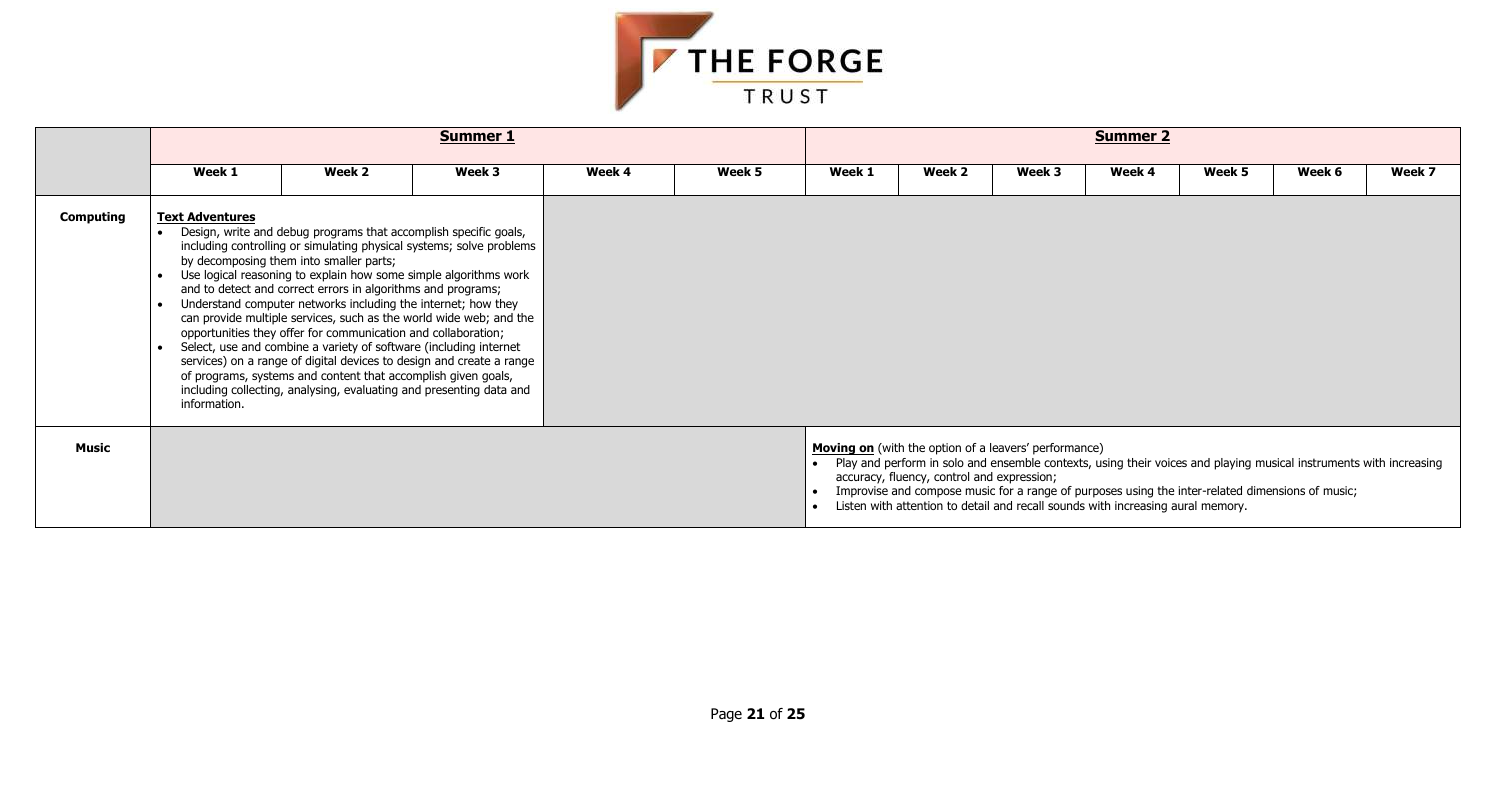

|            |        |        |        | <b>Summer 1</b>                                                                                                                                                                                                       |                                                                                                                                                                                                                                                                                                                                                                                                                                                                                                                                                                                                                                                                                                                                                                                                                                                                                                                                                                                              |        |        |        | <b>Summer 2</b> |        |        |        |
|------------|--------|--------|--------|-----------------------------------------------------------------------------------------------------------------------------------------------------------------------------------------------------------------------|----------------------------------------------------------------------------------------------------------------------------------------------------------------------------------------------------------------------------------------------------------------------------------------------------------------------------------------------------------------------------------------------------------------------------------------------------------------------------------------------------------------------------------------------------------------------------------------------------------------------------------------------------------------------------------------------------------------------------------------------------------------------------------------------------------------------------------------------------------------------------------------------------------------------------------------------------------------------------------------------|--------|--------|--------|-----------------|--------|--------|--------|
|            | Week 1 | Week 2 | Week 3 | Week 4                                                                                                                                                                                                                | Week 5                                                                                                                                                                                                                                                                                                                                                                                                                                                                                                                                                                                                                                                                                                                                                                                                                                                                                                                                                                                       | Week 1 | Week 2 | Week 3 | Week 4          | Week 5 | Week 6 | Week 7 |
| <b>MFL</b> |        |        |        | <b>The Future</b><br>by joining in and responding;<br>help;<br>basic language structures;<br>understand when they are reading aloud or using familiar<br>words and phrases;<br>simple writing;<br>similar to English. | Listen attentively to spoken language and show understanding<br>Explore the patterns and sounds of language through songs<br>and rhymes and link the spelling, sound and meaning of words;<br>Engage in conversations; ask and answer questions; express<br>opinions and respond to those of others; seek clarification and<br>Speak in sentences, using familiar vocabulary, phrases and<br>Develop accurate pronunciation and intonation so that others<br>Present ideas and information orally to a range of audiences;<br>Read carefully and show understanding of words, phrases and<br>Appreciate stories, songs, poems and rhymes in the language;<br>Understand basic grammar appropriate to the language being<br>studied, including (where relevant): feminine, masculine and<br>neuter forms and the conjugation of high-frequency verbs; key<br>features and patterns of the language; how to apply these, for<br>instance, to build sentences; and how these differ from or are |        |        |        |                 |        |        |        |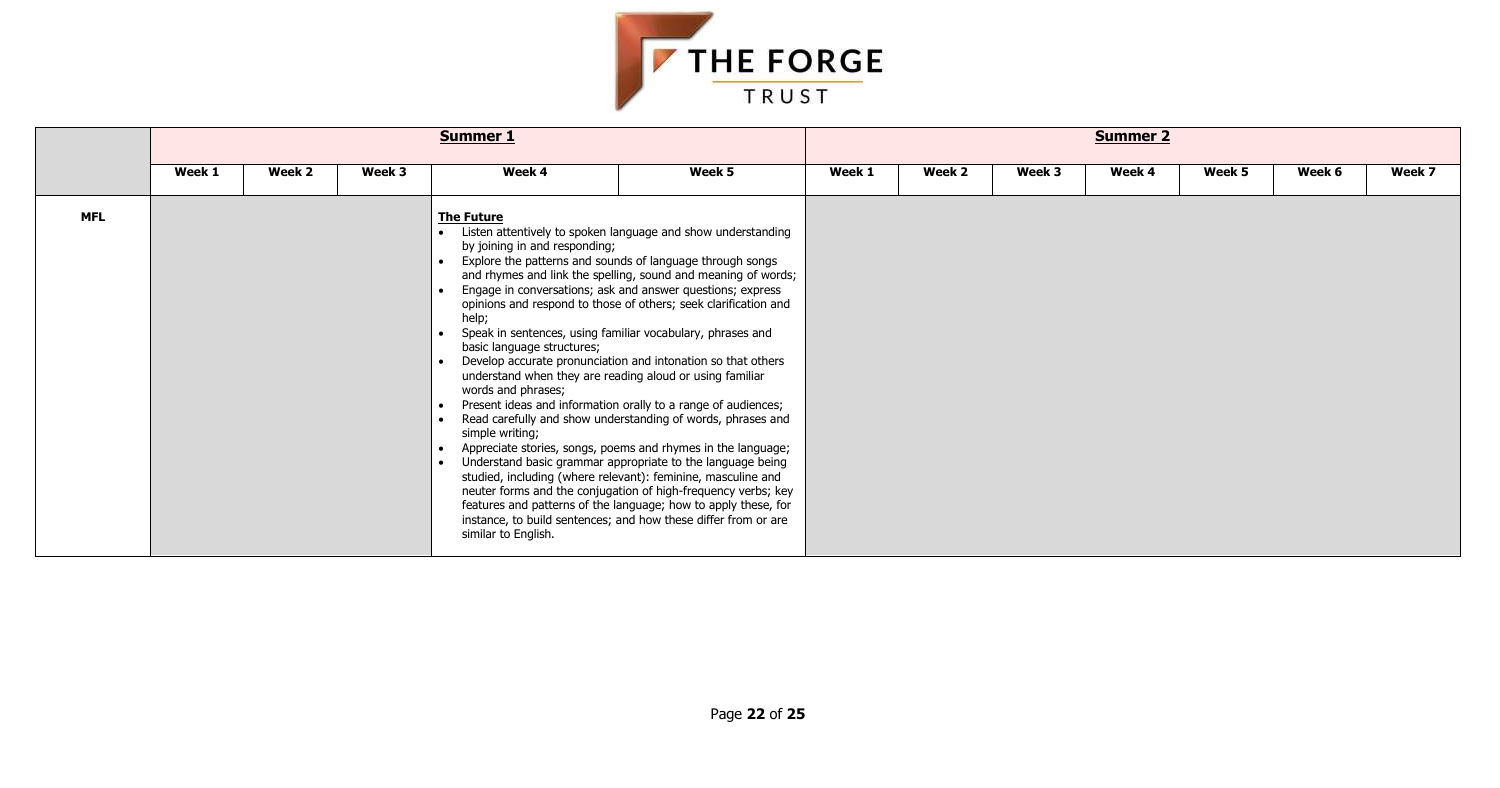

## **Additional Commentary**

**Our Ambition: To be the highest performing MAT in the country Our Mission: To improve the communities we serve for the better**

# **Vision:**

Challenging educational orthodoxies so that every child makes good progress in core subjects; all teachers are committed to personal improvement and fulfil their responsibilities; all children receive a broad and balanced curriculum; all academies strive to be outstanding.

# **A. Curriculum Design**

Rigour in planning and delivery, including excellent modelling, demonstrations and clarity is a pre-requisite for implementing curriculum design.

"Teachers teach techniques and a technique becomes a skill when it is applied independently"

Out of the three main designs for curriculum (knowledge, knowledge-engaged and skills-led), all subjects in our curriculum are knowledge-engaged. Knowledge engaged means knowledge is taught with a view to children applying this knowledge through thoughts, physical skills or actions. For example, in writing or problem solving. Reference can be made to Bloom's Taxonomy.

# **B. The 'golden threads' in our curriculum are as follows:**

- 1. Standards: pupil achievement in reading, writing, speaking & listening and maths (especially important in white working-class areas for children to go on and achieve);
- 2. Aspirations (typically white working class children lack aspiration for many reasons, and can often lack knowledge about 'pathways');
- 3. Cultural diversity and preparing children for 'Modern Britain'.

# **See top of Curriculum Map for each term for Aspiration and Cultural Diversity threads. For Standards, See Long-Term Planner.**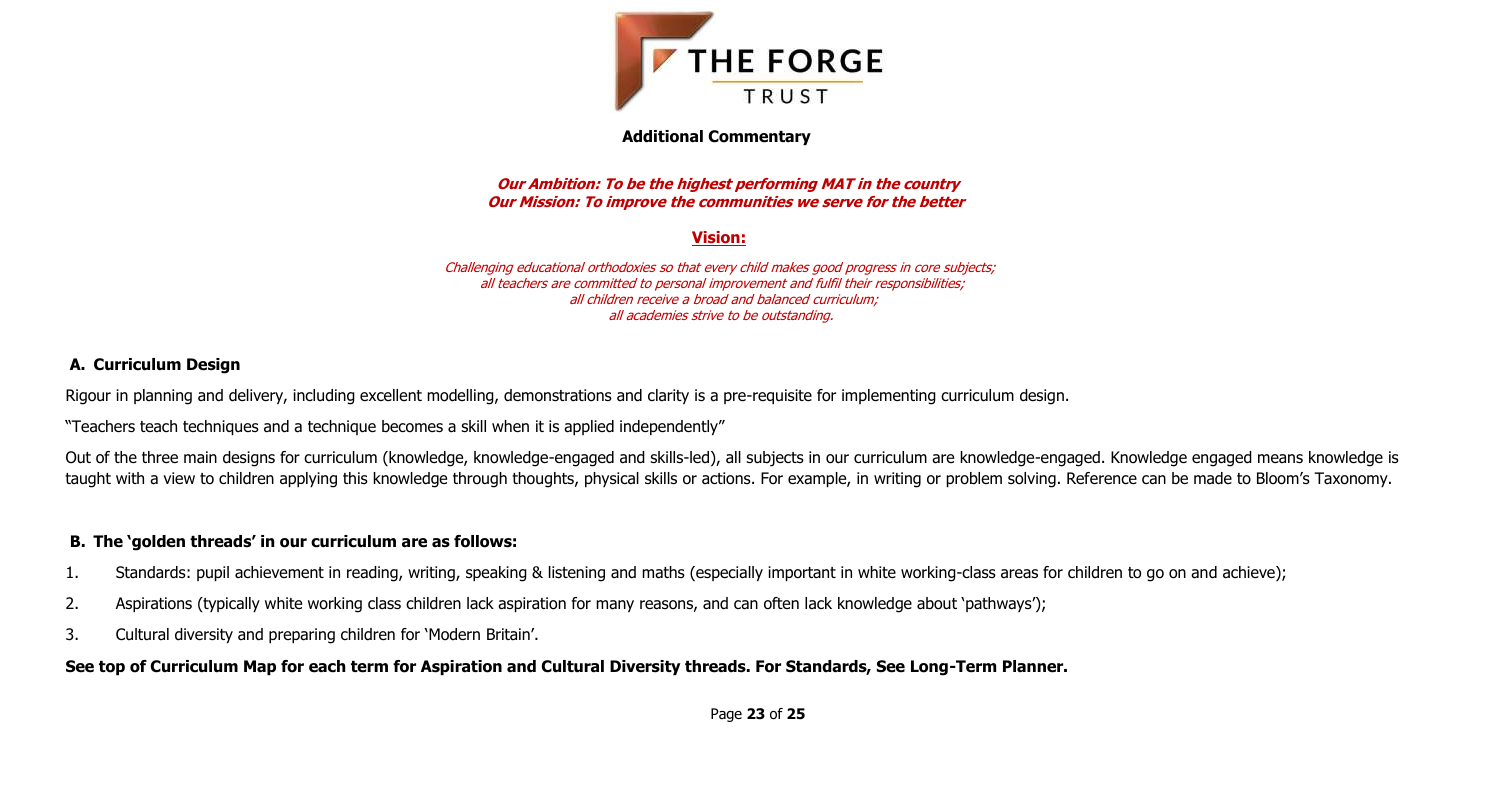

## **The Three 'I's of Curriculum**

**INTENT :** The 'top level' view of the curriculum. It is 'what is on offer'.

#### **Key Question:** Why are children taught what they are in Forge schools?

Answer: The Executive Senior Leadership Team of the trust believe strongly that all schools should follow the National Curriculum Framework 2013. Approximately 80% of the content is standardised in every year group, with 2 autonomy for schools to make 'local' decisions fitting the context of the school.

#### **Key Question:** Why were the curriculum decisions made?

Answer: Our catchment areas are predominantly White British, many of them serving areas of deprivation and challenge. As a result, we must equip children with the necessary basic skills in Mathematics, English and Science they can succeed in life. Being sufficiently skilled in these areas gives children 'currency' to go on and access higher qualifications and courses when they leave primary school. Therefore, standards are a golden thread i curriculum that will give children the necessary cultural capital required. In our context it is imperative that we prepare children for life in modern Britain by making sure they are taught about different cultures and fa our children to be tolerant and understanding of people who appear to be 'different'; consequently cultural diversity is also a golden thread. In our schools, the social mobility agenda is very important given the nature o catchments, therefore aspiration is another golden thread thoughout our curriculum. Linked closely to aspiration is our speaking and listening curriculum, that prepares children and builds their public speaking skills thro areas: speaking skills; listening skills; awareness of audience and non-verbal communication.

Stage 1: Curriculum Map for all Year Groups (showing National Curriculum references for all subjects as well as coverage, Local Curriculum/context 20% and National Curriculum 80% trust standardised). ESLT prepared this sta The CEO, Deputy CEO, Consultant Principal and Principals. A high degree of control and expertise was imperative at this stage to ensure the highest quality.

Stage 3: Learning Journeys (A4) and Concept Walls/Pyramids (ASSESSMENT OF FOUNDATION SUBJECTS)-This is key concepts and vocabulary covered in a topic and is the basis for assessment in non-core subjects (pre/end tests in books. Assessment involves a pre-test against the concept wall in the first lesson and sit the same end-test at end of the scheme of work. Teachers then measure the difference to gauge learning and progress). Year Leaders in each school help teachers to create these documents and quality assure them. Learning Journeys give an overview of the sequence of work and teachers refer to these EVERY LESSON! Ensure there is a 'Reflection Box what have I learnt in this topic/what do I still need help with? Teacher can refer to stage 2 and mention when it will be revisited if the content is something of a core nature. Class Teachers are responsible for creating Journeys.

#### **Key Question:** Who made the curriculum decisions?

Answer: The curriculum in place is 'layered', with 4 stages to the planning process at The Forge Trust. Below is a description of each planning stage as well as key personnel who contributed at the various stages:

Stage 4: Medium Term planning (which includes individual lesson plans). Class teachers are fully responsible for their own planning, even where planning is shared between the teachers in a year group. The expectation is th teacher 'tweaks' the planning to fit with the needs of their class.

**Stage 2**: **Connections-**When do we revisit key concepts? (do this using the curriculum map template). ESLT prepared this stage: The CEO, Deputy CEO and Consultant Principal.